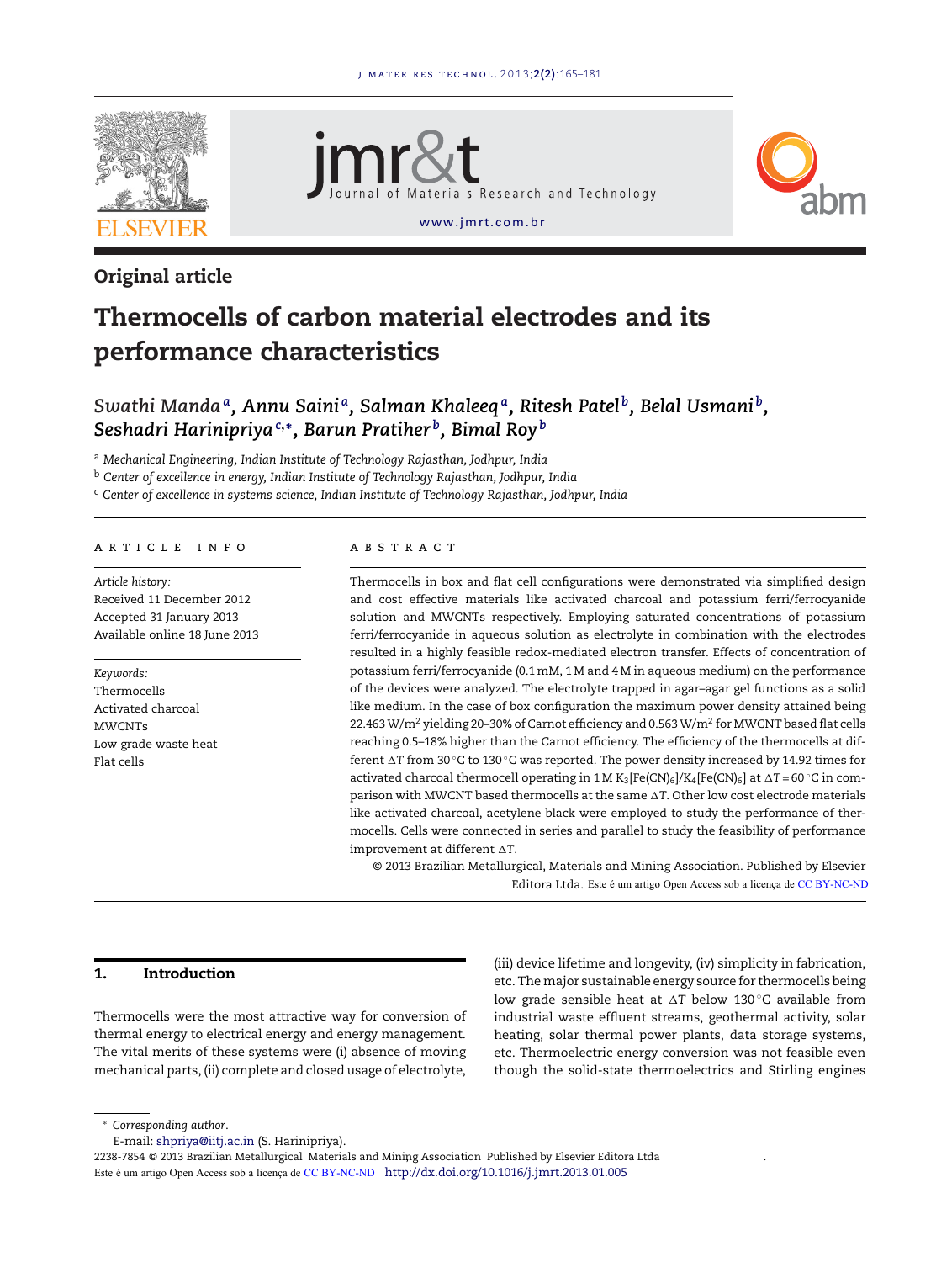| Nomenclature |
|--------------|
|--------------|

| $\eta$                  | efficiency of the thermocells                             |
|-------------------------|-----------------------------------------------------------|
| $r_{\rm ext}$           | external resistance                                       |
| I                       | current                                                   |
| $I_{\rm sc}$ , $I_0$    | short circuit current                                     |
| V                       | electrode potential, voltage                              |
|                         | $V_{oc}$ , $V_0$ open circuit voltage                     |
| T                       | temperature                                               |
| C.                      | concentration of the electrolyte                          |
| K                       | thermal conductivity                                      |
| S.                      | Seebeck coefficient                                       |
| N —                     | number of electrons                                       |
| F                       | Faraday's constant                                        |
| $\Delta S_{\text{B,A}}$ | reaction entropy for the redox couple                     |
| $\eta_r$                | relative power conversion efficiency                      |
| A                       | cross-sectional area of the cell                          |
| D.                      | the electrode separation distance                         |
| $\Delta T$              | the temperature gradient between the two elec-            |
|                         | trodes                                                    |
| $P_{\text{max}}$        | maximum power output                                      |
| $J_{\rm sc}$            | current density                                           |
| T <sub>h</sub>          | temperature of hot electrode                              |
| $I_{\max}$              | maximum current                                           |
|                         | $P_{\text{max}}/\Delta T^2$ normalized area power density |
| $J_{\rm sc}/\Delta T$   | normalized area current density                           |
|                         |                                                           |

were investigated in the literature, for efficient and effective harvest of low-grade heat to electrical energy [1], mainly due to the limitations on physical, material properties and high cost [2]. Furthermore, Stirling engine technology possesses demerits such as high initial cost and long-term reliability problems [3]. Thus thermocells utilizing the Seebeck effect of the electrolytes to produce electrical power becomes an attractive alternative for harnessing low-grade heat due to its simple design, direct thermal to electric energy conversion, continuous operation, low maintenance and zero carbon emission [4–6].

Investigation of thermocells to generate electricity through direct conversion of thermal energy was not an unheard phenomenon. Redox-type thermocells with aqueous potassium ferri/ferrocyanide solution had been studied in the literature for several decades [4–13]. The solution fills the space between two inert electrodes which were maintained at different  $\Delta T$ (Fig. 1). Thermocells are electrochemical cells where the voltage and current varies with the external resistance as  $r_{ext} \rightarrow 0$ , *I* → *I*<sub>0</sub> (short circuit current) and as  $r_{ext}$  →  $\alpha$ , *V* → *V*<sub>0</sub> (open circuit voltage). The efficiency of the thermocells,  $\eta$  based on Seebeck coefficient depends on temperature *T*, concentration of the electrolyte *c*, thermal conductivity *k*, as

$$
\eta = \left(\frac{d\varphi^{(s)}}{dT}\right)^2 \left(\frac{T c^0 \lambda^0}{4}\right) \left(\frac{1}{k \widehat{cp}}\right)
$$

The working principle of the thermocells has been depicted in Fig. 1. Under steady state conditions, Burrows [14] measured a power density (W) of about  $0.9 \,\mathrm{W/m^2}$  at a  $\Delta T = 50 \,\mathrm{K}$ .

Quickenden and Vernon [15] measured *w* = 0.3 W/m<sup>2</sup> at  $\Delta T$  = 20 K during the initial stage immediately after loading the cell. Thin layer redox-type cells [16,17] had been under research and development for several years. A value of  $w = 2.6 \text{ W/m}^2$  at  $\Delta T = 73 \text{ K}$  [16] and  $w = 3.2 \text{ W/m}^2$  at  $\Delta T = 50 \text{ K}$ [17] were reported as steady-state power densities. In all the previously reported literature the temperature gradients were less than 100 K. The reason could be usage of aqueous electrolyte solutions in atmospheric conditions or cells with no antipressure mechanism. The current work investigates the performance of the cells at temperatures above 303–403 K. The electrochemical Seebeck effect [18,19] for any redox reaction B↔ne- + A and the Seebeck coefficient, *S*, in general was expressed as

$$
S = \frac{\partial V}{\partial T} = \frac{\Delta S_{B,A}}{nF}
$$

where *V* is the electrode potential, *T* is the temperature, *n* is the number of electrons involved in the reaction, *F* implies Faraday's constant, and  $\Delta S_{\text{B,A}}$  indicates the reaction entropy for the redox couple [20,15]. Aqueous potassium ferri/ferrocyanide solution had been used as the redox system due to its ability to reversibly exchange one electron per iron atom and produce a large reaction entropy, yielding Seebeck coefficient (>1 mV/K) and high exchange current [14,16,17,15,21,22]. Heat induced voltage generation in electrochemical cell containing ZnO nanoparticles possessing 498 mV with storage capacity of 60 h and exhibiting 1.06% efficiency of Carnot was already reported in literature [23] at an operating ∆T = 30–50 °C. Apart from this thermodynamics aspects of thermal, chemical and electrochemical systems were extensively analyzed by several researchers in the literature [24].

The power conversion efficiency of a thermocell as modified by Hu et al. [25], expressed as

$$
\eta = \frac{1/4V_{\text{oc}}I_{\text{sc}}}{A\kappa(\Delta T/d)}
$$

and the relative power conversion efficiency implied as  $\eta_{\rm r}$  =  $\eta$ /( $\Delta$ T/T<sub>h</sub>), where  $V_{\rm oc}$  is the open circuit voltage, *I*<sub>sc</sub> represents the short circuit current, *A* indicates the cross-sectional area of the cell, *d* depicts the electrode separation distance,  $\Delta T$  is the temperature gradient between the two electrodes, *k* illustrates the thermal conductivity of the electrolyte (or the effective thermal conductivity of the electrolyte and separator), and  $T<sub>h</sub>$  describes the temperature at the hot side. *P*max, being 1/4 *V*oc*I*sc and *Ak*(-*T*/*d*) indicate the input thermal energy needed to maintain  $\vartriangle {\text{T}}$ .  $\vartriangle {\text{T}}/{\text{T}}_{\text{h}}$  corresponds to the Carnot efficiency.

In the present work we attempt to optimize the efficiency and the cost of construction of the thermocells employing simple design of the cell, electrodes, electrolyte and characterization techniques. This study aimed at fabricating a low cost device that can be practically integrated with industrial pipes, rooftops, solar power plants, etc. for extraction of power from sensible waste heat.

## 2. Experimental

Aqueous solution of  $K_3Fe(CN)_6/K_4Fe(CN)_6$  trapped in agar-agar gel was employed as electrolyte in the thermocells. The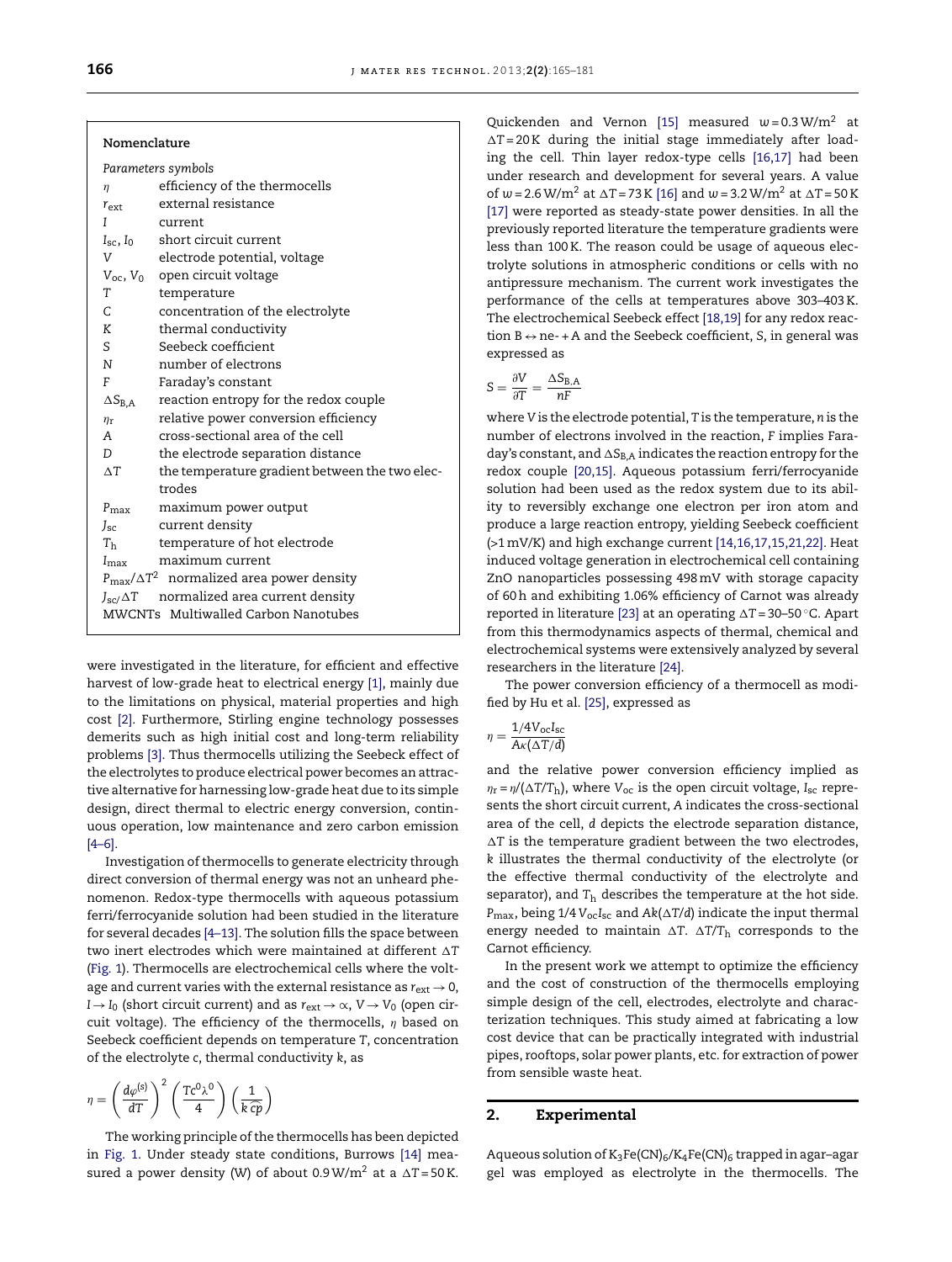

electrolyte had been studied at different concentrations such as 0.1 mM, 1 M and 4 M. The performance of activated charcoal, acetylene black, acetylene black + copper composite, activated charcoal copper composite (Sigma–Aldrich Co., USA), electrodes were directly compared using a box configuration whereas MWCNTs were used to fabricate flat electrochemical cell. The hot side electrode temperature was maintained at 35–135 ◦C while the cold side electrode temperature at ∼5 ◦C, the two electrodes were 0.5 cm apart and the electrode dimension being  $1.5 \text{ cm} \times 1.5 \text{ cm}$  for box configuration and 22 cm  $\times$  24 cm for flat cell. The contacts were then covered by insulating M-seal (a chemical mixture of polyurethane resin base, diisodecyl phthalate, xylene, calcium oxide, ethylbenzene and diphenyl methane 4,4′ diisocyanate which acts as a sealant) in order to prevent possible artifacts due to interaction between the copper wire and the electrolyte.

#### 3. Construction of thermocell

## *3.1. Box configuration*

Electrode materials (activated charcoal/acetylene black/80% acetylene black + 20% copper powder composite) were pressed and molded as a pellet of radius 1.5 cm and thickness 1.5 cm and effective area of the electrode being  $0.0007065 \,\mathrm{m}^2$ . The pellet was packed in a steel box of similar radius and height. Agar–agar powder (5 g) and appropriate weight of potassium ferri/ferrocyanide were mixed in 50 mL deionized water (Branstead Millipore, USA) depending upon the concentration under consideration (0.1 mM, 1 M and 4 M). The mixed solution was heated at 130 $^{\circ}$ C on a hot plate with constant stirring till the solution become a gel. The gel was applied over the activated charcoal electrode and allowed to cool for a day. This packing was then covered by appropriate electrode material pellet and covered by the lid of the box. The copper wires were inserted through the side of the boxes (one at top and other at bottom) and the opening was sealed further by M-seal. K-type thermocouple wires were inserted inside the upper and lower electrode and sealed by M-seal. Thermocouple wires were connected to digital data acquisition system to measure the temperature of hot cathode and cold anode continuously during the experiments. By this setup direct measurement of the temperature of the electrodes was obtained instead of measuring the temperature of heat source and sink. The anode side was sealed with another steel cup to store ice and act as a heat sink. The heat sink was maintained at a temperature of  $0-5$ °C consistently. Thermocells were heated on the cathodic side using a digital hot plate. *I*–*V* discharge characterizations of the prepared thermocells were performed employing iviumstat spectroelectrochemical workstation employing galvanostatic linear sweep voltammetry technique (Fig. 2). The image of typical set up of thermocell has been depicted in Fig. 3.

#### *3.1.1. Flat cell configuration*

Slurry of MWCNT in isoamyl acetate was prepared and spread to a thickness of 0.5 cm on an aluminum sheet of 22 cm  $\times$  24 cm area and the effective area of the electrode being 0.0528 $\mathrm{m}^{2}.$ Isoamyl acetate was evaporated from the slurry by allowing the electrode to dry at room temperature. Agar–agar powder (5 g) and appropriate weight of potassium ferricyanide depending upon the concentration under consideration (1 M) were mixed in 50 mL deionized water (Branstead Millipore, USA). The mixed solution was heated at 130 ◦C on a hot plate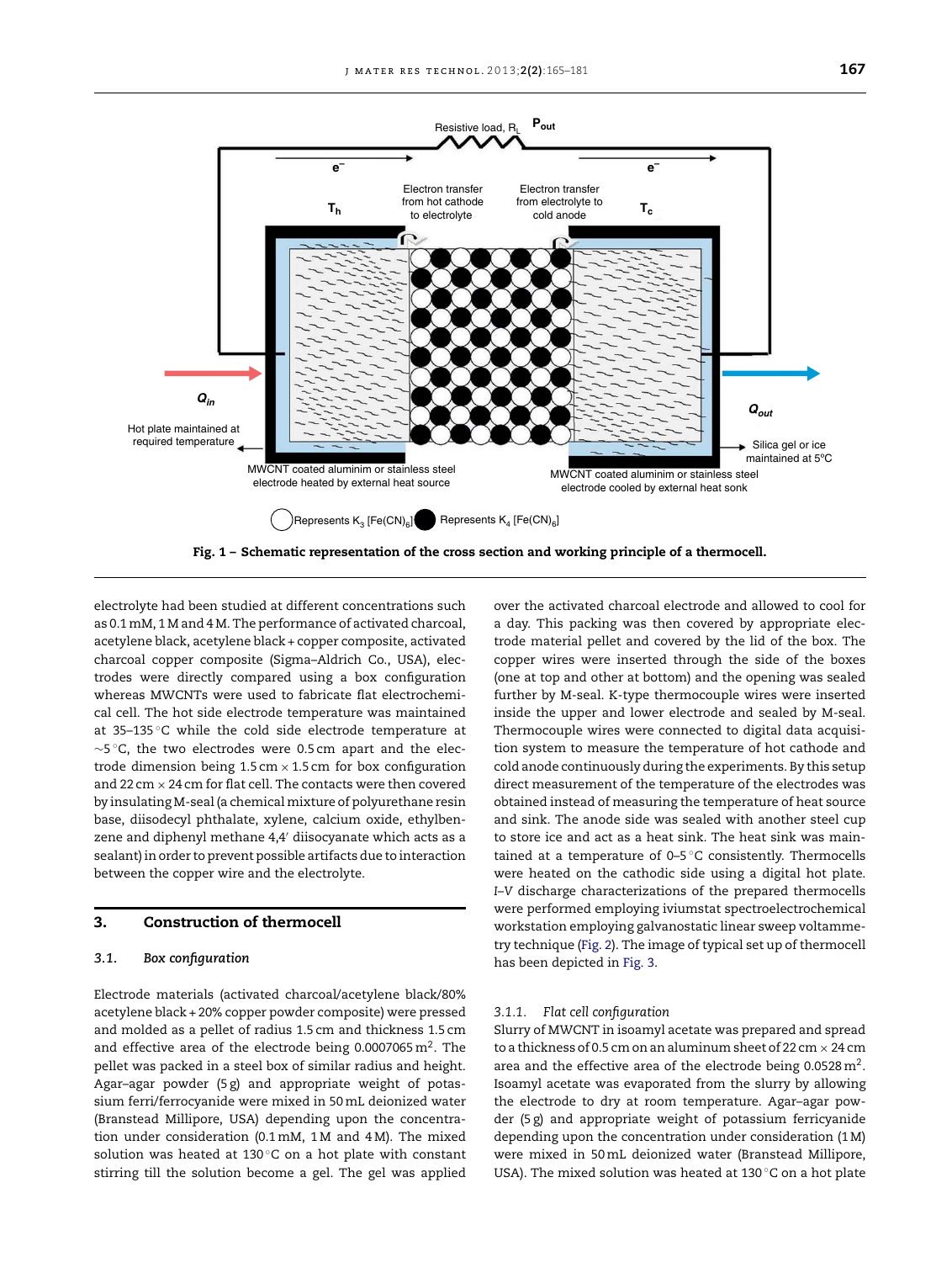

Fig. 2 – Process sheet for construction of thermocell in box configuration.

with constant stirring to form a gel. The gel was applied over the MWCNT electrode and allowed to cool for a day. This packing was then covered by identical MWCNT slurry coated polyethylene sheet on the top. The copper wires were inserted through the side of the cell and sealed by M-seal. K-type thermocouple wires were inserted inside the upper and lower electrode and sealed (Fig. 4). Temperature of the cold side (polyethylene side) always maintained at 5 ◦C by placing frozen silica gel packs (at 0  $\degree$ C) over the cell. Image of the flat cell being as depicted below (Fig. 5).

#### *3.1.2. I–V discharge characterization of thermocells*

The thermocells were heated up to desired temperature and the AT maintained till the experiments were completed. At the scan rate of 10 mA/s for box configuration and 20 mA/S for flat cells, the open circuit potential, short circuit current and *I*–*V* curves were measured employing Galvanostatic Linear sweep voltammetry. The current was kept constant at 10 mA or 20 mA as the case may be and the equilibration time being 30s to measure the open circuit potential. The cell was discharged before proceeding to another temperature gradient.



Fig. 3 – The image of typical set up of thermocell.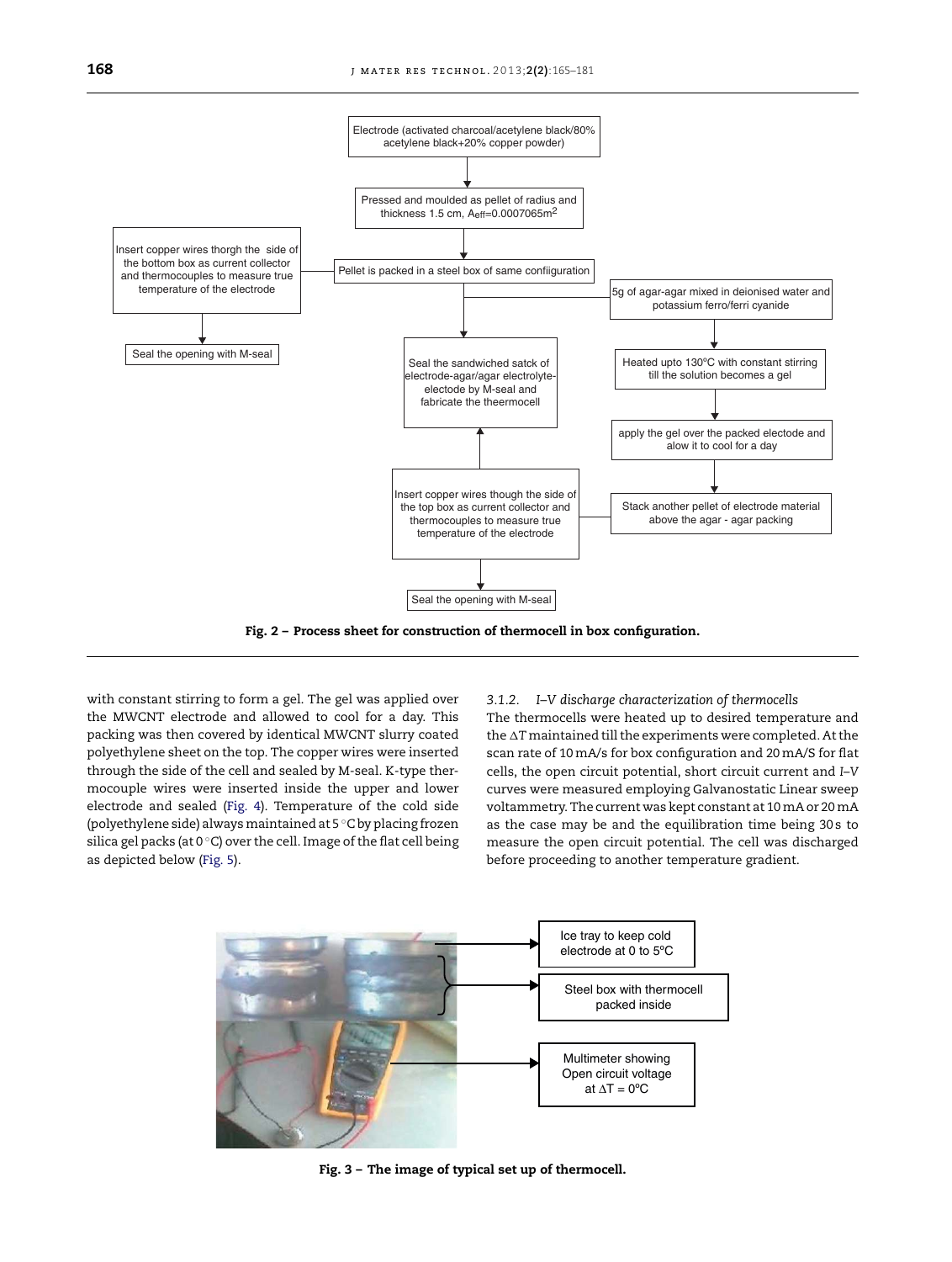

#### 4. Results and discussion

The foregoing analysis indicated that sensible heat can be harnessed and converted to useful power via thermocells employing cost effective materials like activated charcoal, acetylene black copper composite, potassium ferri/ferrocyanide, steel boxes, M-seal and copper wires. Seebeck coefficient of 7.35 mV/K was measured for the activated charcoal electrode, 17.9 mV/K for 80% acetylene black + 20% Cu composite electrode and 20.9 mV/K for MWCNT electrode in 1 M potassium ferricyanide at temperature gradient of 60 ◦C proving the dependence of Seebeck coefficient on the thermodynamics of the redox couple as well as the thermal conductivity of the electrode material.

# *4.1. Characterization of 0.1 mM potassium ferri/ferrocyanide and activated charcoal based thermocell*

The *I*–*V* curve implied the current in mA and negative magnitude due to the discharging of the device. The maximum open circuit potential (*V*oc) achieved by the device functioning in 0.1 mM electrolyte being 0.6639 V and depending upon the operating  $\Delta {\rm T}$  the value of  ${\rm V_{oc}}$  varied from 0.0778 V to 0.6639 V. Fig. 6 depicts that as the  $\Delta {\rm T}$  between hot and cold electrodes increases from 30 ◦C to 120 ◦C, the performance of the device fluctuated drastically.

Non-linear trend in the performance of the device with the  $\Delta T$  was observed. At  $\Delta T = 30 - 70$  °C, the device showed good performance whereas the performance degradation started from 80 $\degree$ C to 120 $\degree$ C. The maximum current up to 10 mA at



Fig. 5 – Process sheet for construction of thermocell in flat cell configuration.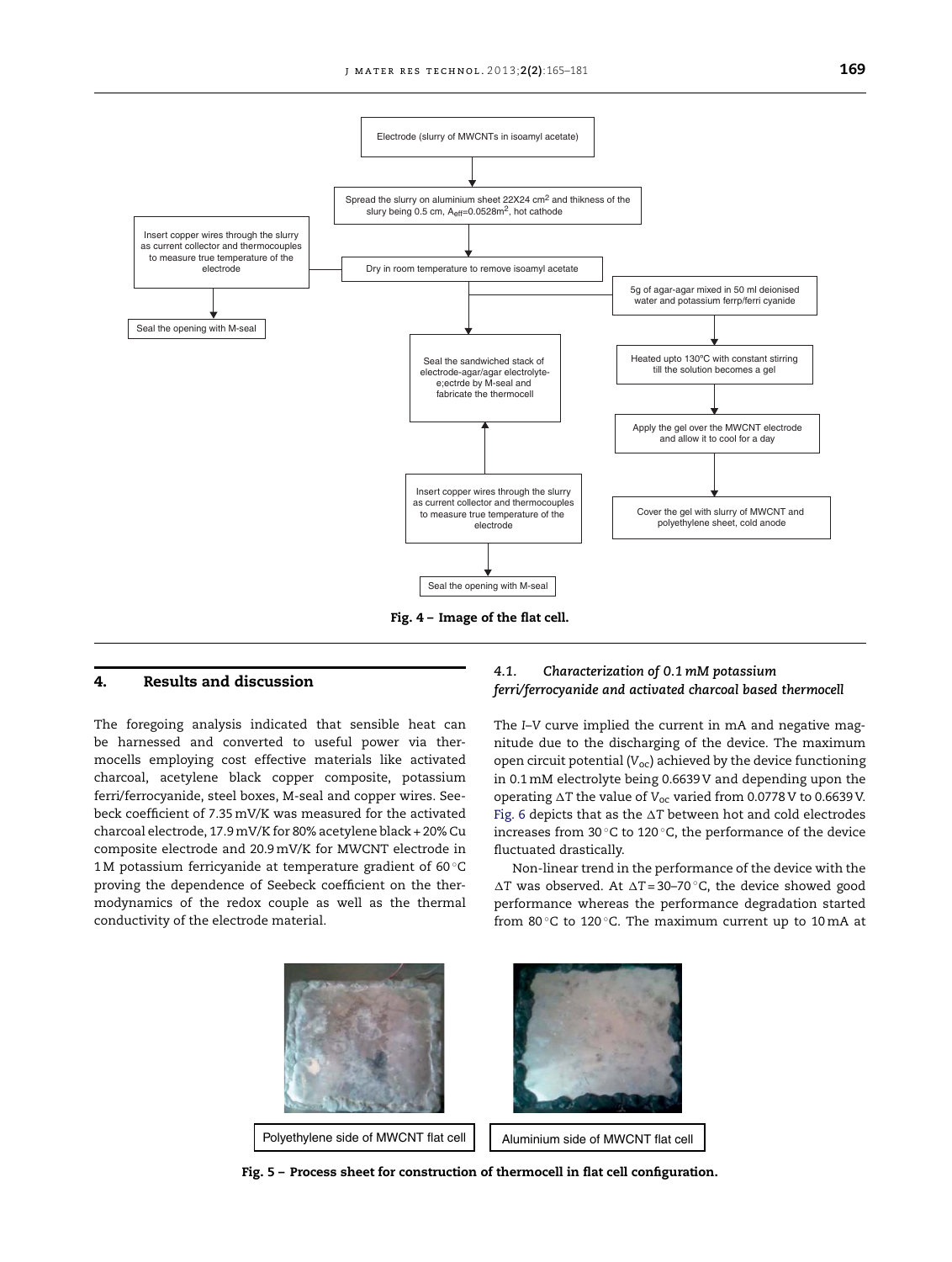$\Delta T = 80 - 120$  °C and up to 15 mA at  $\Delta T = 30 - 70$  °C were noticed. The rationale behind this observation may be due to the vaporization of water from the gel at infinite dilution (0.1 mM) and plausible deterioration of the electrolyte beyond 70 °C.

filled activated charcoal based thermocells.

At  $\Delta T = 40 \degree C$ ,  $P_{\text{max}} = 15.92 \text{ mW}$  was observed, and the power density approximate to 22.534  $W/m^2$ . The power density observed being greater than that of ZnO, platinum and MWCNT electrode based thermocells reported in the literature [23,25]. The open circuit potential measured was 0.6639 V with higher *I*sc and *J*sc of 4.169 mA and 5.9 A/m<sup>2</sup> , respectively (Table 1). The power conversion efficiency of the device had been calculated employing the equation of Hu et al.  $[25]$ , where  $A = 0.0007065 \text{ m}^2$ ,  $d = 0.005 \text{ m}$ , *k* (thermal conductivity of activated charcoal) = 0.51 W/m/K. The maximum power conversion efficiency was observed as 0.024. This value corresponds to ten times lower than the data reported for MWCNT and Pt thermocells [25].

# *4.2. Characterization of 1 M potassium ferri/ferrocyanide and activated charcoal based thermocell*

The effect of concentration of the electrolyte on the performance of the thermocell had been studied by increasing the electrolyte concentration to  $10^4$  times in the device. The open circuit potential of the device improved drastically with increase in the concentration of the electrolyte. The agar–agar gel was highly saturated with the electrolyte rather than water and resulted in a solid state device. The trend in the parameters such as open circuit potential, short circuit current, current and power density, efficiency and relative efficiency were low at lower temperature gradients from ∆T=30-70°C whereas high at  $\Delta T = 80 - 110$   $^{\circ}$ C and again at  $\Delta T = 120$   $^{\circ}$ C the trend falls. Fig. 2 depicts the *I*–*V* discharge characteristics of thermocells operating in 1 M electrolyte concentration at different ∆T ranging from 30°C to 120°C. Fig. 7 infers that at higher concentration the trend in *I*–*V* characteristics appeared to be inverse to that of 0.1 mM operated thermocells. This could be attributed to the better heat conduction in solid phase device.

Thermocells show better performance at  $\Delta T = 100$   $^{\circ} \mathrm{C}$  and <sup>110</sup> ◦C, and beyond 110 ◦C its performance degraded. The *<sup>P</sup>*max of the device was measured to be  $15.145 \,\mathrm{mW}$  at  $\Delta T = 110 \,^{\circ}\mathrm{C}$ and the power density being  $21.44 \text{ W/m}^2$ . The open circuit

Fig. 7 – *I*–*V* discharge characteristics of activated charcoal based thermocell operating in 1 M ferro/ferri electrolyte.

 $\Box$ 

п  $\circ$  $\circ$  $\Box$  $\overline{5}$  $\epsilon$  $\circ$  $\overline{B}$ 

–1.2 –0.7  $#0.2$ 

ሐ  $\circ$  $\circ$ 

0.3 0.8

 $888$ ♦

 $\Box$  $\Box$  $\Box$  $\Box$  $\Box$ 

 $\circ$  $\circ$ 

Potential (V)

 $-30c$  $\Box$ 40C 50C  $\triangle$  60C  $\times$  70C  $80C$  $+100C$  $-1100$ 120C

1.3

1.8

Discharge current (mA) –20 –15 –10 –5 0

potential measured to be 1.35 V with higher *I*sc and *J*sc values of 14.331 mA and 20.2845 A/m<sup>2</sup>, respectively in comparison to the 0.1 mM operated thermocells. The current density *J<sub>sc</sub>* possessed the same order as reported but approximately three times lesser than the value obtained for MWCNT and two times lesser than that of Pt based thermocells. The maximum power conversion efficiency of 0.0671 observed at  $\Delta T = 100\,^{\circ}$ C, being three times lower than the value reported for MWCNT and Pt thermocells whereas improved by three times in comparison with 0.1 mM operated device. Analogously, three times improvement in the power conversion efficiency, two times in open circuit potential were noticed with respect to the 0.1 mM operated devices (Table 2). It had been noticed  $10<sup>3</sup>$  order of magnitude increment in the thermal stability of the device. Further improvement on the current density can be attained by changing the electrode material and by increasing the electrode area.

#### *4.3. Characterization of activated charcoal based thermocell in 4 M potassium ferri/ferrocyanide*

Thermocells made of activated charcoal electrodes and 4 M ferri/ferro electrolyte had been investigated to understand the threshold limit of concentration of the electrolyte on the device performance. Fig. 8 depicts the performance





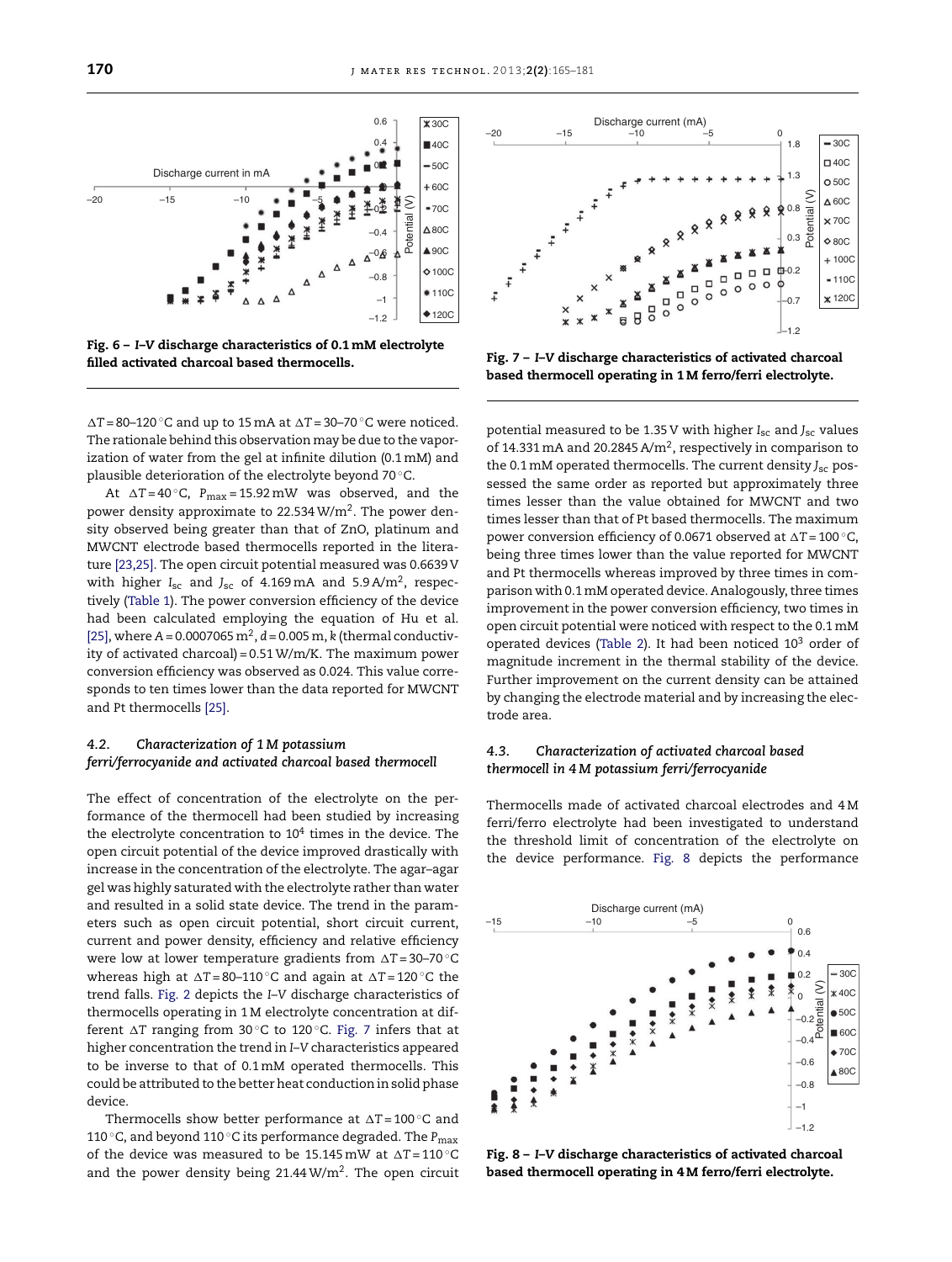| Table 1 - Characterization of 0.1 mM potassium ferri/ferrocyanide and activated charcoal based thermocell. |                                  |               |              |                       |                                        |            |                                |                      |                        |  |  |
|------------------------------------------------------------------------------------------------------------|----------------------------------|---------------|--------------|-----------------------|----------------------------------------|------------|--------------------------------|----------------------|------------------------|--|--|
| $\Delta T$ (C)                                                                                             | $J_{\rm sc}$ (A/m <sup>2</sup> ) | $I_{sc}$ (mA) | $E_{oc}$ (V) | $P_{\text{max}}$ (mW) | $P_{\text{max}}/A$ (W/m <sup>2</sup> ) | S          | Power conversion<br>efficiency | Carnot<br>efficiency | Relative<br>efficiency |  |  |
| 30                                                                                                         | $-1.031$                         | $-0.7288$     | 0.0717       | 14.29                 | 20.22646851                            | 0.00239    | 0.017948734                    | 0.983766234          | $1.82E - 02$           |  |  |
| 40                                                                                                         | $-5.9$                           | $-4.169$      | 0.6639       | 15.92                 | 22.53361642                            | 0.016598   | 0.920320618                    | 0.98427673           | $9.35E - 01$           |  |  |
| 50                                                                                                         | 0.1809                           | 0.1278        | $-0.0139$    | 13.95                 | 19.74522293                            | $-0.00028$ | 0.00057239                     | 0.984756098          | $5.81E - 04$           |  |  |
| 60                                                                                                         | $-0.4911$                        | $-0.3469$     | 0.0388       | 13.78                 | 19.50460014                            | 0.000647   | 0.004206692                    | 0.985207101          | $4.27E - 03$           |  |  |
| 70                                                                                                         | $-0.949$                         | $-0.6707$     | 0.0653       | 14.48                 | 20.49539986                            | 0.000933   | 0.013289122                    | 0.985632184          | $1.35E - 02$           |  |  |
| 80                                                                                                         | 3.976                            | 2.809         | $-0.4644$    | 9.611                 | 13.60368011                            | $-0.00581$ | 0.384607873                    | 0.98603352           | $3.90E - 01$           |  |  |
| 90                                                                                                         | $-2.369$                         | $-1.674$      | 0.1208       | 6.608                 | 9.353149328                            | 0.001342   | 0.057978195                    | 0.986413043          | $5.88E - 02$           |  |  |
| 100                                                                                                        | $-2.419$                         | $-1.709$      | 0.1345       | 7.31                  | 10.3467799                             | 0.001345   | 0.06413638                     | 0.986772487          | $6.50E - 02$           |  |  |
| 110                                                                                                        | $-2.419$                         | $-7.09$       | 0.3345       | 3.51                  | 4.968152866                            | 0.003041   | 0.644454868                    | 0.987113402          | $6.53E - 01$           |  |  |
| 120                                                                                                        | $-2.678$                         | $-1.892$      | 0.1485       | 7.215                 | 10.21231423                            | 0.001238   | 0.074405315                    | 0.987437186          | $7.54E - 02$           |  |  |

| Table 2 – Characterization of 1 M potassium ferri/ferrocyanide activated charcoal based thermocell. |                                  |               |              |                       |                                     |            |                                |                      |                        |  |  |  |
|-----------------------------------------------------------------------------------------------------|----------------------------------|---------------|--------------|-----------------------|-------------------------------------|------------|--------------------------------|----------------------|------------------------|--|--|--|
| $\Delta T$ (C)                                                                                      | $J_{\rm sc}$ (A/m <sup>2</sup> ) | $I_{sc}$ (mA) | $E_{oc}$ (V) | $P_{\text{max}}$ (mW) | $P_{\rm max}/A$ (W/m <sup>2</sup> ) | S          | Power conversion<br>efficiency | Carnot<br>efficiency | Relative<br>efficiency |  |  |  |
| 30                                                                                                  | $-0.9146$                        | $-0.6469$     | 0.388        | 6.378                 | 9.027600849                         | 0.012933   | 0.00290252                     | 0.983766234          | 0.00295                |  |  |  |
| 40                                                                                                  | 0.65                             | 0.4592        | $-0.0448$    | 11.45                 | 16.20665251                         | $-0.00112$ | 0.000178422                    | 0.98427673           | 0.000181               |  |  |  |
| 50                                                                                                  | 3.013                            | 2.129         | $-0.2606$    | 11                    | 15.56970984                         | $-0.00521$ | 0.00384953                     | 0.984756098          | 0.003909               |  |  |  |
| 60                                                                                                  | $-4.715$                         | $-3.331$      | 0.4407       | 9.033                 | 12.78556263                         | 0.007345   | 0.00848778                     | 0.985207101          | 0.008615               |  |  |  |
| 70                                                                                                  | $-14.15$                         | $-10.331$     | 0.307        | 13.033                | 18.4472753                          | 0.004386   | 0.015718474                    | 0.985632184          | 0.015948               |  |  |  |
| 80                                                                                                  | $-14.15$                         | $-10.331$     | 0.787        | $\overline{2}$        | 2.830856334                         | 0.009838   | 0.035257765                    | 0.98603352           | 0.035757               |  |  |  |
| 100                                                                                                 | $-20.2845$                       | $-14.331$     | 1.35         | 13                    | 18.40056617                         | 0.0135     | 0.067117834                    | 0.986772487          | 0.068018               |  |  |  |
| 110                                                                                                 | $-20$                            | $-14.13$      | 1.35         | 15.145                | 21.43665959                         | 0.012273   | 0.060160428                    | 0.987113402          | 0.060946               |  |  |  |
| 120                                                                                                 | $-4.843$                         | $-3.421$      | 0.3449       | 14.9                  | 21.08987969                         | 0.002874   | 0.003411086                    | 0.987437186          | 0.003454               |  |  |  |

Table 3 – Characterization of activated charcoal based thermocell in 4 M potassium ferri/ferrocyanide.  $\Delta T$  (C)  $J_{\rm sc}$  (A/m<sup>2</sup>)  $I_{\rm sc}$  (mA)  $E_{\rm oc}$  (V)  $P_{\rm max}$  (mW)  $P_{\rm max}/A$  (W/m<sup>2</sup>) ) *S* Power conversion efficiency Carnot efficiency Relative efficiency 30 −8.9469 −6.321 0.4049 15 21.23142251 0.013497 0.029596475 0.983766234 0.03008 40 −3.733 −2.637 0.2542 14.85 21.01910828 0.006355 0.00581371 0.98427673 0.00591 50 −9.03 −6.38 0.8118 14.06 19.90092003 0.016236 0.035935806 0.984756098 0.03649 60 −6.152 −4.346 0.593 14.5 20.52370842 0.009883 0.014901186 0.985207101 0.01512 70 −5.002 −3.534 0.5258 15.53 21.98159943 0.007511 0.009209091 0.985632184 0.00934 80 −10.64 −7.519 0. 835 15.04 21.28803963 0.000798 0.002080264 0.98603352 0.00211

characterization of thermocells at 4 M concentration of the electrolyte. From Table 3, the performance of the thermocell appeared uniform and identical for  $\Delta T = 30-80$   $^{\circ}$ C thereby demonstrating the thermal stability of the device up to 80 °C.  $P_{\text{max}} = 15.53 \text{ mW}$  was observed at  $\Delta T = 70 \degree \text{C}$  and the power density measured to be 21.98 $\mathrm{W}/\mathrm{m}^2$ . The open circuit potential of 0.835 V measured for the device, with *I*sc and *J*sc values as 7.519 mA and 10.64 A/m<sup>2</sup> , respectively, in comparison with the 0.1 mM operated thermocells. In comparison to the current density *J<sub>sc</sub>* measured for the MWCNT based device the present thermocell possessed *J<sub>sc</sub>* approximately six times lesser value and four times lower value than that of Pt based thermocells [25]. The maximum power conversion efficiency was observed as 0.0359 (Table 3) and being eight times lower than the value reported for MWCNT and Pt thermocells whereas two times lower in comparison with 0.1 mM operated device. Although there was tremendous scope for utilizing the device at  $\Delta T < 80$  °C no improvement had been noticed in the power conversion efficiency, open circuit potential and the thermal stability of the device with increase in the electrolyte concentration to 4 M.

#### 4.4. Dependence of open circuit potential on  $\Delta T$  and *concentration of the electrolyte*

Fig. 9 depicts the dependence of open circuit potential of the activated charcoal based thermocell on  $\varDelta T$  and concentration of the electrolyte. The trend in the open circuit potential of thermocells operating at different concentrations of the electrolyte with AT exhibit irregularity, even though a window of



Fig.  $9$  –  $\Delta T$  and concentration of the electrolyte dependency of open circuit potential.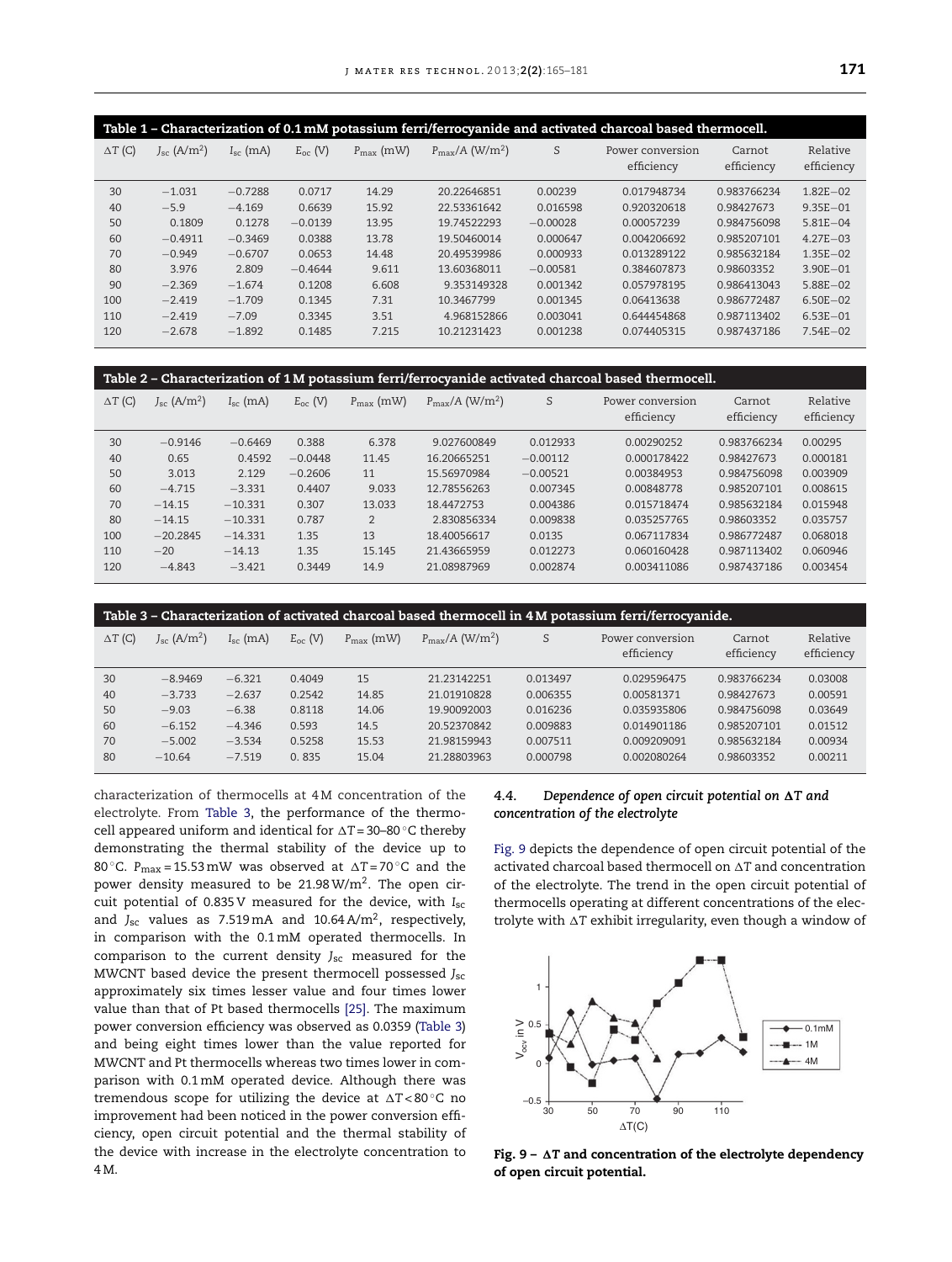

Fig.  $10 - \Delta T$  and concentration of the electrolyte dependency of short circuit current.

small  $\Delta T$  was maintained. For example, thermocell operating at 0.1 mM electrolyte concentration possessed the open circuit potential, V<sub>oc</sub> of the order of 0.01 V at ∆T 30 °C, 50–100 °C and <sup>120</sup> ◦C, whereas at 40 ◦C and 110 ◦C an increase in *<sup>V</sup>*oc being noticed (0.6639 V, 0.3345 V respectively). The rationale behind this anomalous behavior of the device, at  $\Delta T = 110$   $^{\circ}$ C, could be attributed to the fact that water in the electrolyte would have got vaporized and hence allowing solid phase electron transfer.

Analogously, in 1 M electrolyte concentration initial decrease in the value of  $V_{\text{oc}}$  with increase in  $\Delta T$  occurred from 30 °C to 50 °C. From ∆T=60 °C to 110 °C V<sub>oc</sub> increased linearly and decreased drastically at  $\Delta T = 120$  °C. This trend in  $V_{\rm oc}$  with  $\Delta {\rm T}$  could be attributed to the solid phase redox reaction at  $\Delta {\rm T}$ ranging from 60 °C to 110 °C and degradation of the agar-agar gel and the electrolyte beyond 110 ℃.

For thermocells operating at 4 M electrolyte concentration, as the cell opened up beyond 80 ◦C, a regular trend in *<sup>V</sup>*oc was not observed. The data obtained at the rest of  $\Delta {\rm T}$  ranging from 30 ◦C to 80 ◦C showed entirely reverse trend in comparison to those cells operating in lower concentration of the electrolyte. This may be due to the instability of the concentrated electrolyte toward thermal gradient imposed on the thermocells during their operation.

#### $4.5.$  Dependence of short circuit current on  $\Delta T$  and *concentration of the electrolyte*

Fig. 10 represents the dependence of short circuit current, *I*sc of the thermocells operating at all electrolyte concentrations and -*T*. Identical trend between *I*sc and *V*oc at all

concentrations of the electrolyte as well as  $\Delta T$  had been observed. This clearly proved that the observed identical effect of the electrolyte concentration on *V*oc and *I*sc being analogous to *I* and *V* interrelated via Butler–Volmer kinetics for other electrochemical systems.

# *4.6. Dependence of maximum power output and power density on* -*T and concentration of the electrolyte*

The trend in *P<sub>max</sub>* and the power density with electrolyte concentration and  $\Delta {\rm T}$  are shown in Fig. 11. The maximum power output by thermocells operating at 0.1 mM electrolyte concentration remained constant from 30 ◦C to 70 ◦C and falls rapidly with increase in ∆T from 80°C to 120°C. This could be attributed to the vaporization of water from the dilute electrolyte leading to performance degradation of the thermocell. Initial P<sub>max</sub> value at ∆T = 30–70 °C being approximately 13.78–15.92 mW and falls suddenly to 5 mW at 80 ◦C and fluctuated between 9.611 and 3.51 mW throughout the experiment. Least value of 3.51 mW was noticed at  $\Delta T = 110$   $^{\circ}$ C. Analogous trend had been noticed for power density also. The power density remained constant from 30 ◦C to 70 ◦C and decrease rapidly with increase in ∆T from 80°C to 120°C. Power density value showed less variation initially of around 20 W/m $^2\!$  , as the  $\Delta T$  increases, power density falls to 10 W/m<sup>2</sup> and then to 3 W/m<sup>2</sup> indicating the instability of the device at higher  $\Delta T$ . The reason behind this trend could be due to the change in thermionic processes beyond  $\Delta T = 80$  °C. In the case of thermocells operating in 1 M electrolyte concentration, although *P*max and power density are higher than the cell operating at 0.1 mM electrolyte, the trend between  $P_{\rm max}$  vs  $\Delta T$  and power density vs  $\Delta T$  remain unaltered. For thermocells operating in 4 M electrolyte, the *P*max and power density measured being 14.06–15.53 mW at  $\Delta T = 30-80$  °C and 19.9–21.98 W/m<sup>2</sup>, respectively. This trend indicated that thermocells operating in this concentration range of the electrolyte were more efficient as it attains higher *P<sub>max</sub>* and power density at lower temperature gradient. But the safety issues associated with the opening of the seals and the cell leading to cyanide evolution were hazardous and hence cannot be pursued further.

The characterization of activated charcoal electrode based thermocells with optimal electrolyte concentration as 1 M potassium ferricyanide solution trapped in agar–agar gel yielded a maximum power density of 21.437  $W/m^2$  at ∆T=60 °C. The value being 14.92 times higher than that of MWCNT based thermocells at the same  $\Delta {\rm T}.$  The power from a single thermocell of area 0.000765  $m<sup>2</sup>$  proved to be insufficient



Fig. 11 –  $\Delta$ T and concentration of the electrolyte dependency on (a)  $P_{\rm max}$  (mW) and (b)  $P_{\rm max}/$ A (W/m<sup>2</sup>).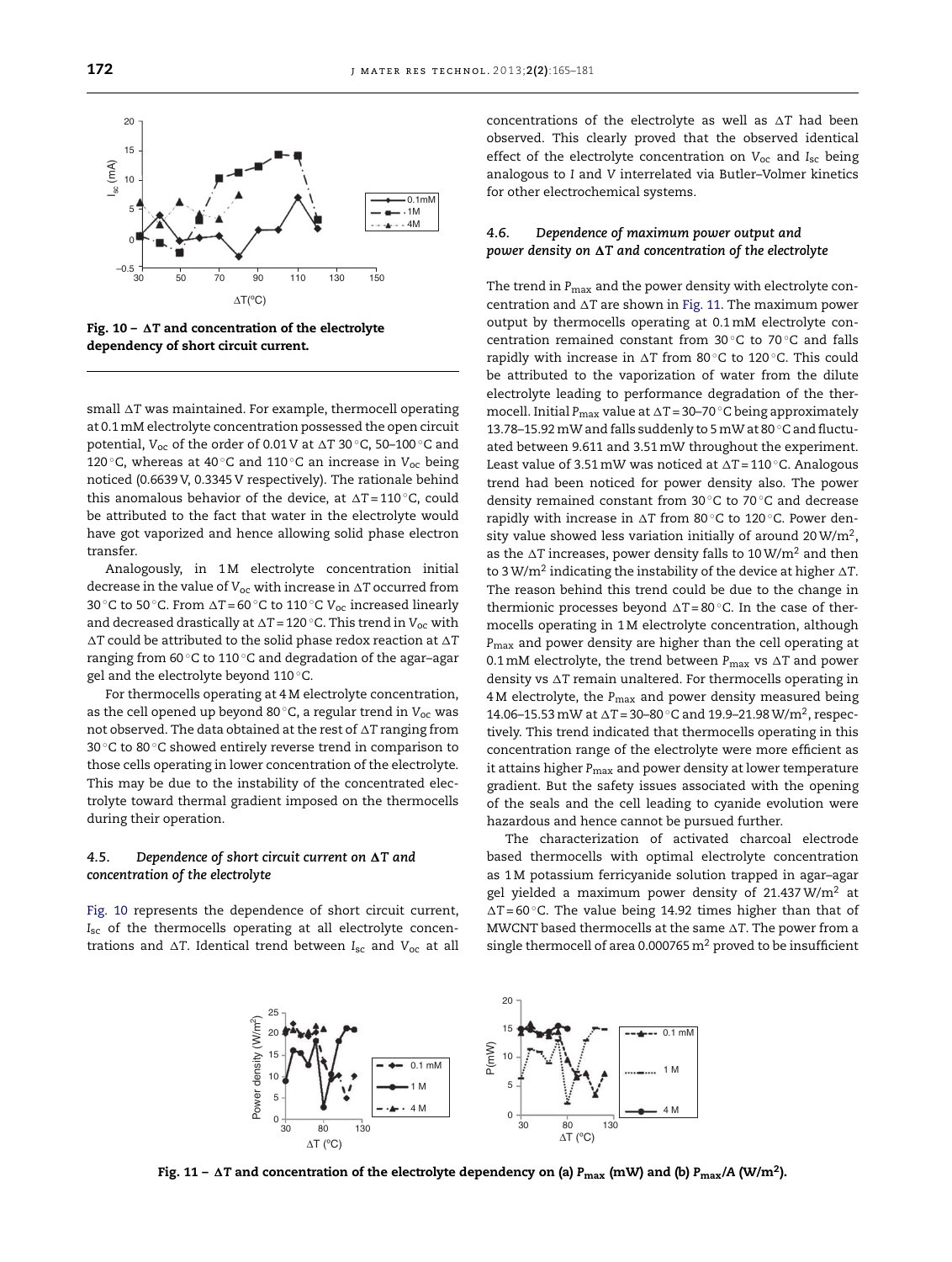for practical application in small electronic devices like mobile batteries, health care devices, etc. Therefore, different cost effective electrode materials were experimented in a single box-type thermocell. In order to achieve higher power, box-type cells had been connected in series and parallel and characterized at  $\Delta T$  varying from 30  $^{\circ}$ C to 120  $^{\circ}$ C.

# 5. Construction of thermocell with different electrode materials

Electrolyte used in the current studies being 1M  $K_3Fe(CN)_6/K_4Fe(CN)_6$  aqueous solution trapped in agar-agar gel. The construction of box-type cell was done similar to previous study except for the electrodes. The electrode materials employed and their preparation were as follows:

- 1. Activated charcoal was mixed physically with copper powder in 80:20 wt.% ratio using mortar and pestle.
- 2. Five cells with activated charcoal as electrode material connected in series with copper wires.
- 3. A parallel connection of five cells (with activated charcoal and copper as electrode material) was connected with another set of five cells (with activated charcoal and copper as electrode material) in series.
- 4. Acetylene black was mixed with copper powder in 80:20 wt.% ratio using mortar and pestle.
- 5. Five cells with acetylene black copper powder composite as electrode material were connected in series.
- 6. A parallel connection of five cells (with acetylene black mixed with copper powder in 80:20 wt.% ratio as electrode material) in series connected with another set of five cells (with acetylene black mixed with copper powder in 80:20 wt.% ratio as electrode material).

When the mixture appeared fairly uniform, it was pressed and molded as a pellet of radius 1.5 cm and thickness 1.5 cm. The effective area of the electrode was 0.0007065 $\mathrm{m}^2$  for a single cell and 0.003535 $m^2$  for five cells and 0.007065 $m^2$ for ten cells. The electrolyte gel was prepared as described in previous study. The hot side temperature was kept constant at 35–125 °C while the cold side temperature was  $\sim$ 5 °C and the two electrodes were 0.5 cm apart. The contacts were then covered by insulating M-seal to prevent possible artifacts due to interaction between the copper wire and the electrolyte.



Fig. 12 – *I*–*V* discharge characteristics of 80% activated charcoal and 20% copper electrode filled thermocells.

#### *5.1. I–V discharge characterization of thermocells with different electrode materials*

The activated charcoal based thermocells were heated up to desired temperature and the  $\Delta {\rm T}$  was maintained constant till the experiments were completed. At the scan rate of 10 mA/s, *V*oc and *I*–*V* curves were measured employing Galvanostatic Linear sweep voltammetry. The current varied according to the discharge curve ranging from 15 to 25 mA and the equilibration time was set at 60 s or 90 s to measure the open circuit potential. The cell was then discharged before proceeding to next temperature gradient.

# 6. Results and discussion

# *6.1. Characterization of a single 80% activated charcoal and 20% copper powder electrode based thermocell*

From the non linear *I*–*V* characteristic curves (Fig. 12) and Table 4, it was observed that the maximum  $V_{\text{oc}}$  obtained being  $0.827$ V at  $\Delta T = 100$   $^{\circ}$ C. The trend in the performance observed to be unsteady with respect to the temperature variation and the potential of the device measured to be in the range of 0.01–0.2∨ at all ∆T. Better results were noticed at  $\Delta T$ =100  $^{\circ}$ C, but still lower than pure activated charcoal electrode based thermocell which produced, *V*oc = 1.35 V. The maximum limiting current the device can withstand approximates to 15 mA at  $\Delta T = 100\,^{\circ}$ C. At other temperature

|                | Table 4 - Characterization of a single 80% activated charcoal and 20% copper powder electrode based thermocell. |                   |              |                       |                                     |            |                                |                      |                        |  |  |  |
|----------------|-----------------------------------------------------------------------------------------------------------------|-------------------|--------------|-----------------------|-------------------------------------|------------|--------------------------------|----------------------|------------------------|--|--|--|
| $\Delta T$ (C) | $J_{\rm sc}$ (A/m <sup>2</sup> )                                                                                | $I_{\rm sc}$ (mA) | $E_{oc}$ (V) | $P_{\text{max}}$ (mW) | $P_{\rm max}/A$ (W/m <sup>2</sup> ) | S(mV/K)    | Power conversion<br>efficiency | Carnot<br>efficiency | Relative<br>efficiency |  |  |  |
| 40             | $\Omega$                                                                                                        | $\Omega$          | $-0.027$     | $\Omega$              | $\Omega$                            | $-0.00068$ | $\Omega$                       | 0.983766234          | $\Omega$               |  |  |  |
| 50             | $-1.41443$                                                                                                      | $-0.001$          | 0.011        | 2.75E-03              | 0.00389                             | 0.00022    | 7.62681E-05                    | 0.98427673           | 0.000239               |  |  |  |
| 60             | $-6.36492$                                                                                                      | $-0.0045$         | 0.143        | 0.161                 | 0.227546                            | 0.002383   | 0.003718071                    | 0.984756098          | 0.011638               |  |  |  |
| 70             | $\Omega$                                                                                                        | $\Omega$          | $-0.249$     | $\Omega$              | $\Omega$                            | $-0.00356$ | $\Omega$                       | 0.985207101          | $\Omega$               |  |  |  |
| 80             | $\Omega$                                                                                                        | $\Omega$          | $-0.072$     | $\Omega$              | $\Omega$                            | $-0.0009$  | $\mathbf{0}$                   | 0.985632184          | $\Omega$               |  |  |  |
| 90             | $\Omega$                                                                                                        | $\Omega$          | $-0.1$       | $\Omega$              | $\Omega$                            | $-0.00111$ | $\Omega$                       | 0.98603352           | $\Omega$               |  |  |  |
| 100            | $-21.2164$                                                                                                      | $-0.015$          | 0.827        | 3.101                 | 4.386492                            | 0.00827    | 0.043004826                    | 0.986413043          | 0.134605               |  |  |  |
| 110            | $-2.82885$                                                                                                      | $-0.002$          | 0.046        | 0.023                 | 0.032532                            | 0.000418   | 0.000289945                    | 0.986772487          | 0.000908               |  |  |  |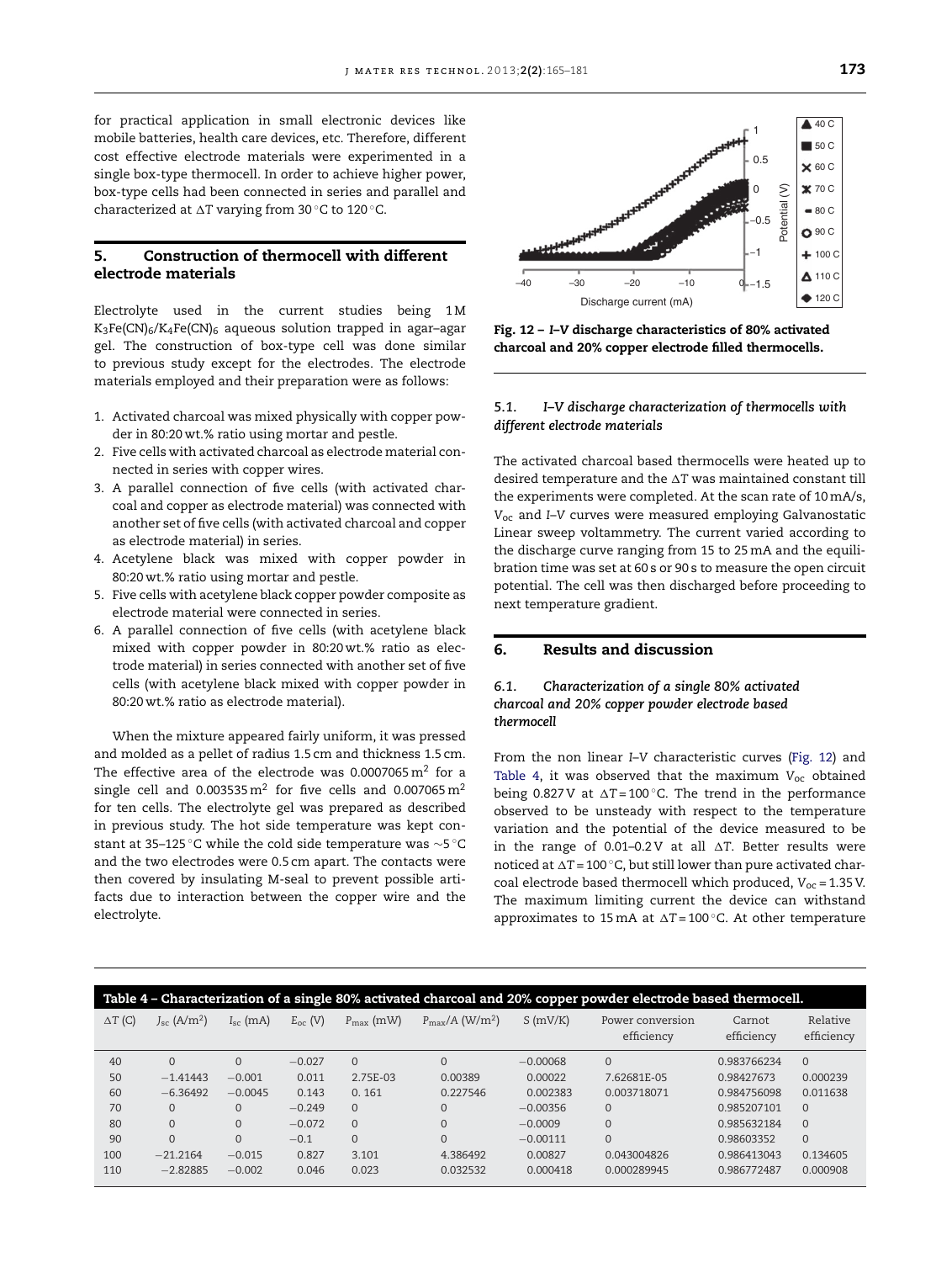

Fig. 13 – *I*–*V* discharge characteristics of five activated charcoal electrode filled thermocells in series.

gradients the current decayed to nearly 4 mA. *P*max produced by the device being 3.101 mW and the maximum power density produced was  $4.386 \text{ W/m}^2$  with a Seebeck coefficient of 0.00827 V/K. The values were nearly five times lower than pure activated charcoal electrode based thermocell which exhibited P<sub>max</sub> as 15.145 mW and power density as 21.44 W/m<sup>2</sup>. The rationale behind the trend in the performance of the device would be attributed to the electrical and thermal conductivity mismatch of pure activated charcoal and copper coexisting in a non-homogeneous mixture. The difference in phononic vibration frequencies of both the materials may also attribute to the electron transport in the medium resulting in low power as compared to pure activated charcoal electrode based thermocell.

# *6.2. Characterization of five cells with activated charcoal as electrode material connected in series tested immediately after fabrication*

The electrode area being five times that of a single cell i.e. 0.003535  $\mathrm{m}^2$ . The experiment was conducted with an aim to improve the *V*oc and the maximum power output of the device. From the *I*–*V* characteristics (Fig. 13) and Table 5, the maximum *V*oc was obtained as 1.252 V and the maximum current the device can withstand as 26 mA. The trend showed good performance at  $\Delta T$  from 30 $^{\circ}$ C to 70 $^{\circ}$ C, with degradation after 70–120 ◦C. This could be attributed to the changes in



Fig. 14 – *I*–*V* discharge characteristics of five activated charcoal electrode filled thermocells in series after 45 days.

electrolyte at high temperatures. The V<sub>oc</sub> obtained for single cell made of pure activated charcoal at  $\Delta T = 100-110$   $^{\circ}$ C were captured at ∆T ranging from 30°C to 70°C for five cells in series. *P*max obtained as 6.88 mW and power density of 1.992 W/m<sup>2</sup> at  $\Delta T = 30$  °C with a Seebeck coefficient of 0.04173 V/K had been measured. These values were three times lesser than the *P<sub>max</sub>* of 15.145 mW and ten times less than power density of 21.44  $W/m^2$  for a single cell operating at  $\Delta T$  = 110 °C. The decrement in the power obtained in series could be due to high internal resistance of the copper connecting wires which can be mitigated either by decreasing the length of the wires or by replacing with platinum wires. Feasible and low cost solution would be to increase the electrode area of a single cell instead of connecting many cells in series. Although five cells in series provided lesser power output then single cell, it would be favorable in a sense that if the electrode area had been increased, the device could harness sensible heat even at low  $\Delta {\rm T}$  into useful power.

# *6.3. Characterization of five cells with activated charcoal as electrode material connected in series tested after 45 days*

From the characteristic curves (Fig. 14), it was observed that *V*oc, *I*max, *P*max and power density were identical in comparison with single cell tested immediately after fabrication. This uniformity of the values at all  $\Delta T$  without strong fluctuations implied that the device does not undergo self discharge or

| Table 5 – Characterization of 5 cells with activated charcoal as electrode material connected in series tested immediately<br>after fabrication. |                                  |              |               |                       |                                     |          |                                |                      |                        |  |  |
|--------------------------------------------------------------------------------------------------------------------------------------------------|----------------------------------|--------------|---------------|-----------------------|-------------------------------------|----------|--------------------------------|----------------------|------------------------|--|--|
| $\Delta T$ (C)                                                                                                                                   | $J_{\rm sc}$ (A/m <sup>2</sup> ) | $E_{oc}$ (V) | $I_{sc}$ (mA) | $P_{\text{max}}$ (mW) | $P_{\rm max}/A$ (W/m <sup>2</sup> ) | S        | Power conversion<br>efficiency | Carnot<br>efficiency | Relative<br>efficiency |  |  |
| 30                                                                                                                                               | $-6.22348$                       | 1.252        | $-0.022$      | 0.006886              | 1.947949                            | 0.041733 | 0.063658                       | 0.98377              | 0.064709               |  |  |
| 40                                                                                                                                               | $-5.94059$                       | 1.252        | $-0.021$      | 0.006573              | 1.859406                            | 0.0313   | 0.045574                       | 0.98428              | 0.046302               |  |  |
| 50                                                                                                                                               | $-5.65771$                       | 1.252        | $-0.02$       | 0.00626               | 1.770863                            | 0.02504  | 0.034723                       | 0.98476              | 0.03526                |  |  |
| 60                                                                                                                                               | $-5.37482$                       | 1.252        | $-0.019$      | 0.005947              | 1.68232                             | 0.020867 | 0.027489                       | 0.98521              | 0.027902               |  |  |
| 70                                                                                                                                               | $-4.24328$                       | 1.252        | $-0.015$      | 0.004695              | 1.328147                            | 0.017886 | 0.018602                       | 0.98563              | 0.018873               |  |  |
| 80                                                                                                                                               | $-3.67751$                       | 1.11         | $-0.013$      | 0.003608              | 1.020509                            | 0.013875 | 0.012506                       | 0.98603              | 0.012683               |  |  |
| 90                                                                                                                                               | $-3.67751$                       | 1.104        | $-0.013$      | 0.003588              | 1.014993                            | 0.012267 | 0.011057                       | 0.98641              | 0.011209               |  |  |
| 100                                                                                                                                              | $-3.11174$                       | 0.8          | $-0.011$      | 0.0022                | 0.622348                            | 0.008    | 0.006101                       | 0.98677              | 0.006183               |  |  |
| 110                                                                                                                                              | $-2.82885$                       | 0.759        | $-0.01$       | 0.001898              | 0.536775                            | 0.0069   | 0.004784                       | 0.98711              | 0.004847               |  |  |
| 120                                                                                                                                              | $-2.54597$                       | 0.675        | $-0.009$      | 0.001519              | 0.429632                            | 0.005625 | 0.00351                        | 0.98744              | 0.003555               |  |  |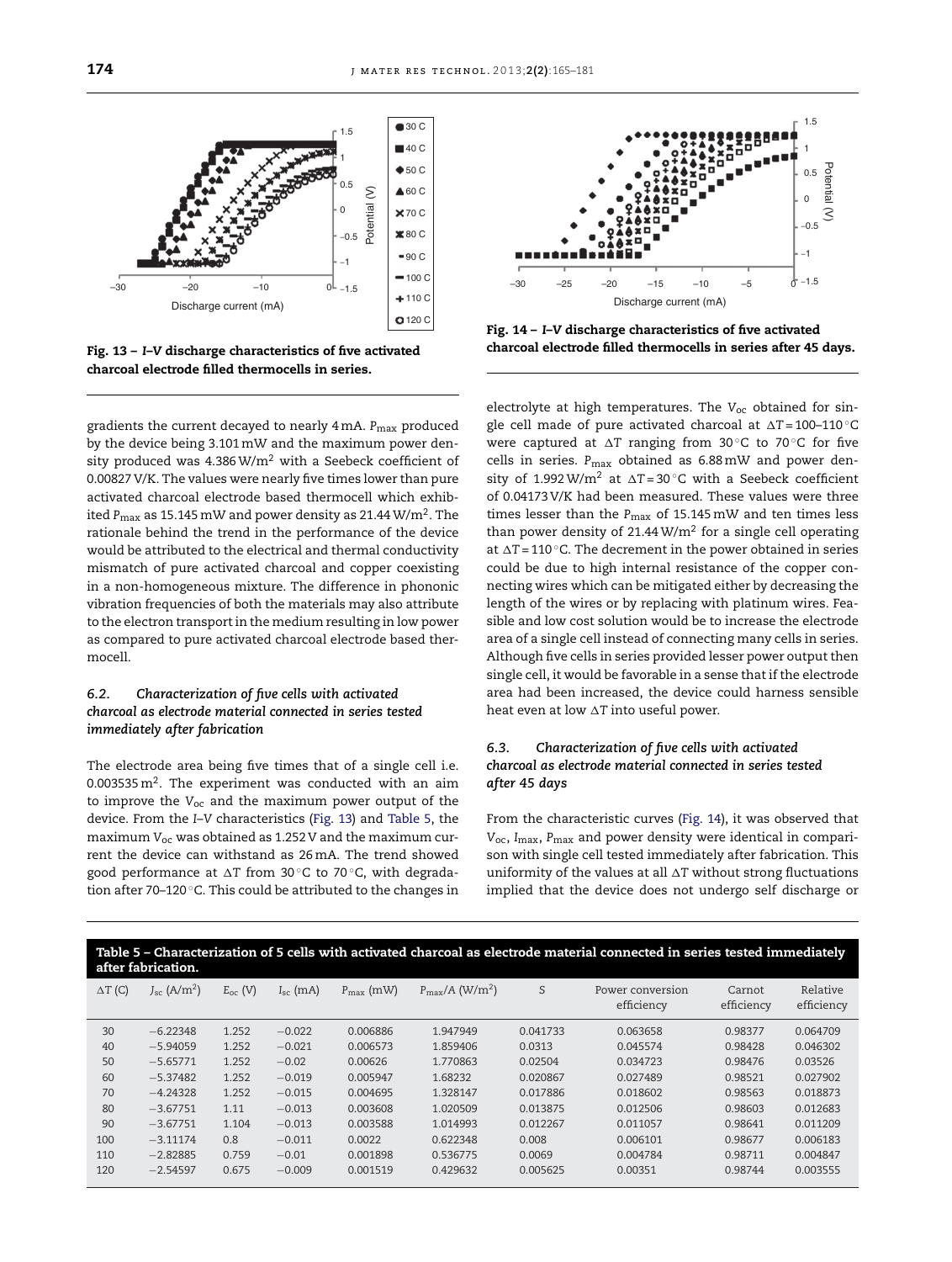| Table 6 - Characterization of 5 cells with activated charcoal as electrode material connected in series tested after 45 days. |                                  |              |                   |                       |                                        |          |                                |                      |                        |  |  |
|-------------------------------------------------------------------------------------------------------------------------------|----------------------------------|--------------|-------------------|-----------------------|----------------------------------------|----------|--------------------------------|----------------------|------------------------|--|--|
| $\Delta T$ (C)                                                                                                                | $J_{\rm sc}$ (A/m <sup>2</sup> ) | $E_{oc}$ (V) | $I_{\rm sc}$ (mA) | $P_{\text{max}}$ (mW) | $P_{\text{max}}/A$ (W/m <sup>2</sup> ) | S        | Power conversion<br>efficiency | Carnot<br>efficiency | Relative<br>efficiency |  |  |
| 30                                                                                                                            | $-6.36492$                       | 1.252        | $-22.5$           | 7.043                 | 1.992221                               | 0.041733 | 0.064460644                    | 0.983766             | 0.065524               |  |  |
| 40                                                                                                                            | $-4.24328$                       | 1.252        | $-15$             | 4.695                 | 1.328147                               | 0.0313   | 0.041600799                    | 0.984277             | 0.042265               |  |  |
| 50                                                                                                                            | $-3.11174$                       | 0.851        | $-11$             | 2.34                  | 0.662023                               | 0.01702  | 0.020094173                    | 0.984756             | 0.020405               |  |  |
| 60                                                                                                                            | $-3.67751$                       | 1.233        | $-13$             | 4.007                 | 1.133593                               | 0.02055  | 0.033374334                    | 0.985207             | 0.033875               |  |  |
| 70                                                                                                                            | $-4.52617$                       | 1.252        | $-16$             | 5.008                 | 1.41669                                | 0.017886 | 0.040493061                    | 0.985632             | 0.041083               |  |  |
| 80                                                                                                                            | $-4.24328$                       | 1.252        | $-15$             | 4.695                 | 1.328147                               | 0.01565  | 0.036886827                    | 0.986034             | 0.037409               |  |  |
| 90                                                                                                                            | $-3.9604$                        | 1.252        | $-14$             | 4.382                 | 1.239604                               | 0.013911 | 0.033479284                    | 0.986413             | 0.03394                |  |  |
| 100                                                                                                                           | $-5.37482$                       | 1.252        | $-19$             | 5.947                 | 1.68232                                | 0.01252  | 0.044218043                    | 0.986772             | 0.044811               |  |  |
| 110                                                                                                                           | $-4.9505$                        | 1.252        | $-17.5$           | 0.005478              | 1.549505                               | 0.011382 | 0.039663773                    | 0.987113             | 0.040182               |  |  |
| 120                                                                                                                           | $-4.80905$                       | 1.252        | $-17$             | 0.005321              | 1.505233                               | 0.010433 | 0.037550102                    | 0.987437             | 0.038028               |  |  |



Fig. 15 – (a)  $V_{ocv}$  and (b)  $P_{max}$  vs  $\Delta T$  of five activated charcoal electrode filled thermocells in series with respect to time.

degradation of chemicals employed over time. Thus thermocell can be a feasible technology for long term usage without performance degradation over time (Table 6).

# *6.4. Characterization of parallel connection of five cells (with activated charcoal as electrode material) in series connected with another set of five cells (with activated charcoal as electrode material)*

The electrode area would be ten times that of a single cell i.e. 0.007065 m $^2$ . This experiment was carried out with an aim to improve the *I*sc and *P*max of the device. From the *I*–*V* characteristics (Fig. 15), open circuit potential and *I*max were observed to be 1.252 V and 22 mA, respectively (Fig. 16). The trend showed steady performance at ∆T=70–120<mark>°C. The P<sub>max</sub> and power</mark> density obtained being 6.57 mW and 0.932 W/m $^2$ , respectively, at ∆T=80°C with a Seebeck coefficient of 0.01565 V/K. The power obtained being identical to that of a single series of five cells with half the power density. The plausible reason for this behavior might be the internal resistance developed



Fig. 16 – *I*–*V* discharge characteristics of parallel combination of two series sets of five activated charcoal electrode filled thermocells.

by the copper connecting wires. Hence feasible and low cost solution would be increasing the area of a single cell instead of connecting many cells in series/parallel (Table 7).

# *6.5. Characterization of a single 80% acetylene black and 20% copper powder electrode based thermocell*

From the non linear *I*–*V* characteristic curves (Fig. 17), the maximum *V*oc obtained was 1.252 V which remained constant for the whole range of  $\Delta T$  studied. The maximum limiting current the device can withstand being nearly constant around 33 mA. The trend of performance observed to be quite steady with the maximum power produced by this device being 7.83 mW and the maximum power density produced was  $11.07 \,\mathrm{W/m^2}$  at  $\Delta T = 80 \,^{\circ}\mathrm{C}$  with a Seebeck coefficient 0.04173 V/K. These values vary very slightly within the range of  $\Delta T$  employed. The power and power density were nearly



Fig. 17 – *I*–*V* discharge characteristics of 80% acetylene black and 20% copper electrode filled thermocells.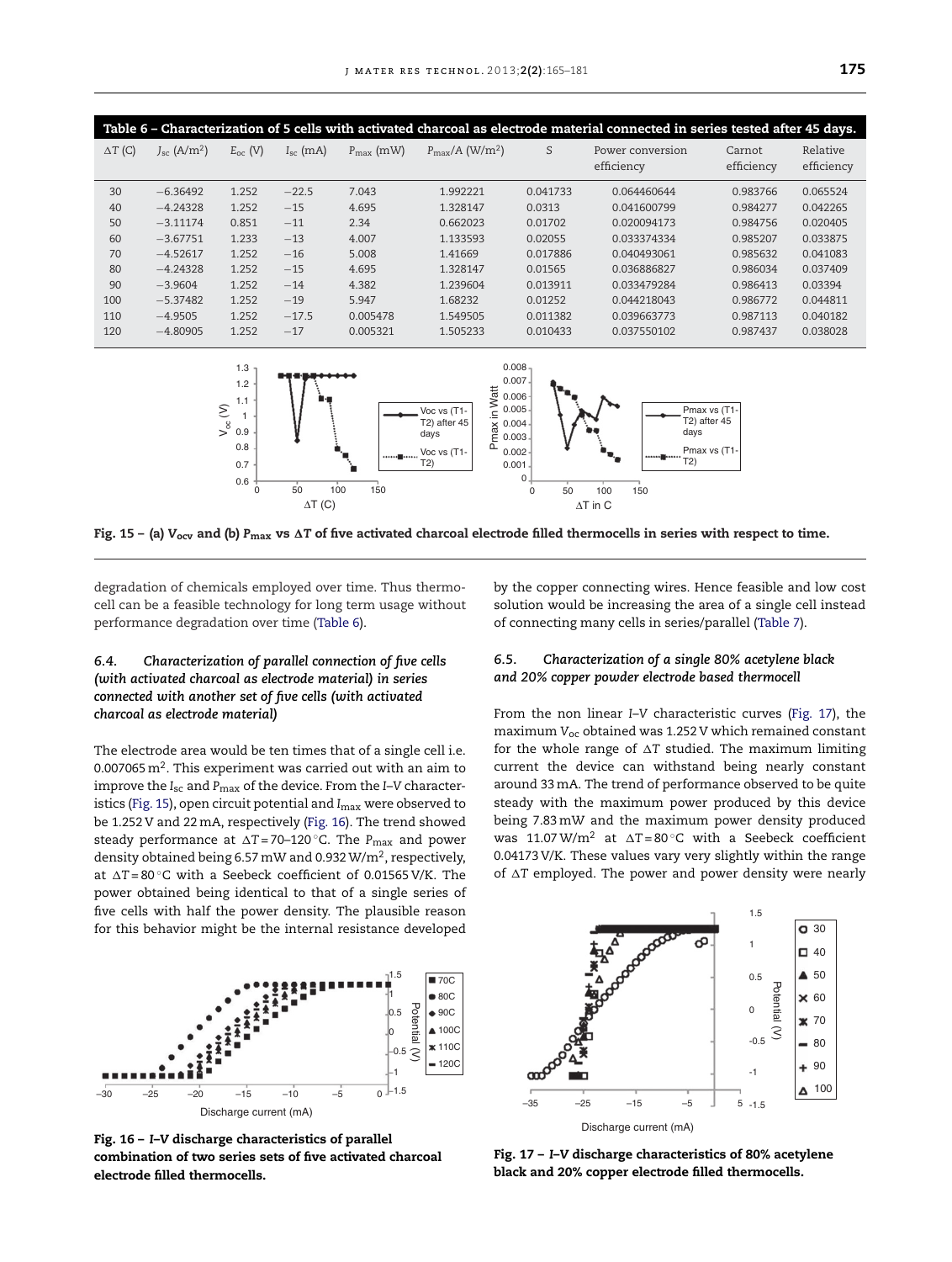Table 7 – Characterization of parallel connection of 5 cells (with activated charcoal as electrode material) in series connected with another set of 5 cells (with activated charcoal as electrode material).

| $\Delta T$ (C) | $J_{sc}$ (A/m <sup>2</sup> ) | $E_{oc}$ (V) | $I_{sc}$ (mA) | $P_{\text{max}}$ (mW) | $P_{\rm max}/A$ (W/m <sup>2</sup> ) | S        | Power conversion<br>efficiency | Carnot<br>efficiency | Relative<br>efficiency |
|----------------|------------------------------|--------------|---------------|-----------------------|-------------------------------------|----------|--------------------------------|----------------------|------------------------|
| 70             | $-2.12314$                   | 1.252        | $-15$         | 4.695                 | 0.664544                            | 0.017886 | 0.01068444                     | 0.98563              | 0.01084                |
| 80             | $-2.9724$                    | 1.252        | $-21$         | 6.573                 | 0.930361                            | 0.01565  | 0.01453447                     | 0.98603              | 0.01474                |
| 90             | $-2.54777$                   | 1.252        | $-18$         | 5.634                 | 0.797452                            | 0.013911 | 0.01211492                     | 0.98641              | 0.012282               |
| 100            | $-2.40623$                   | 1.252        | $-17$         | 5.321                 | 0.753149                            | 0.01252  | 0.01113511                     | 0.98677              | 0.011284               |
| 110            | $-2.26469$                   | 1.252        | $-16$         | 5.008                 | 0.708846                            | 0.011382 | 0.01020647                     | 0.98711              | 0.01034                |
| 120            | $-2.40623$                   | 1.252        | $-17$         | 5.321                 | 0.753149                            | 0.010433 | 0.01056844                     | 0.98744              | 0.010703               |

| Table 8 – Characterization of a single 80% acetylene black and 20% Copper powder electrode based thermocell. |                                  |              |                   |                       |                                     |          |                                |                      |                        |  |  |  |
|--------------------------------------------------------------------------------------------------------------|----------------------------------|--------------|-------------------|-----------------------|-------------------------------------|----------|--------------------------------|----------------------|------------------------|--|--|--|
| $\Delta T$ (C)                                                                                               | $J_{\rm sc}$ (A/m <sup>2</sup> ) | $E_{oc}$ (V) | $I_{\rm sc}$ (mA) | $P_{\text{max}}$ (mW) | $P_{\rm max}/A$ (W/m <sup>2</sup> ) | S        | Power conversion<br>efficiency | Carnot<br>efficiency | Relative<br>efficiency |  |  |  |
| 30                                                                                                           | $-32.5548$                       | 1.252        | $-23$             | 28.796                | 10.18967                            | 0.041733 | 0.032947                       | 0.98377              | 0.03349                |  |  |  |
| 40                                                                                                           | $-32.5548$                       | 1.252        | $-19$             | 28.796                | 10.18967                            | 0.0313   | 0.031894                       | 0.98428              | 0.032403               |  |  |  |
| 50                                                                                                           | $-33.9703$                       | 1.252        | $-17$             | 30.048                | 10.6327                             | 0.02504  | 0.03225                        | 0.98476              | 0.03275                |  |  |  |
| 60                                                                                                           | $-33.9703$                       | 1.252        | $-19$             | 30.048                | 10.6327                             | 0.020867 | 0.031282                       | 0.98521              | 0.031752               |  |  |  |
| 70                                                                                                           | $-33.9703$                       | 1.252        | $-17$             | 30.048                | 10.6327                             | 0.017886 | 0.03037                        | 0.98563              | 0.030813               |  |  |  |
| 80                                                                                                           | $-33.9703$                       | 1.252        | $-17$             | 30.048                | 10.6327                             | 0.01565  | 0.029509                       | 0.98603              | 0.029927               |  |  |  |
| 90                                                                                                           | $-35.3857$                       | 1.252        | $-15$             | 31.3                  | 11.07573                            | 0.013911 | 0.029892                       | 0.98641              | 0.030304               |  |  |  |
| 100                                                                                                          | $-33.9703$                       | 1.252        | $-17$             | 30.048                | 10.6327                             | 0.01252  | 0.027927                       | 0.98677              | 0.028302               |  |  |  |

twice that of activated charcoal copper composite electrode based thermocell (3.101 mW and 4.386 W/m $^2$ , Table 8). This might be accounted due to higher thermal conductivities of pure acetylene black as compared to pure activated charcoal. Thus acetylene black and copper composite might act as better electrode material than activated charcoal and copper mixture to extract power consistently at both higher and lower  $\Delta T$  ranges unlike single activated charcoal cell which can extract more power at high -*T* only.

#### *6.6. Characterization of five cells with 80% acetylene black and 20% copper powder electrode based thermocells*

From the *I*–*V* characteristics (Fig. 18), *I<sub>max</sub>* and the maximum *V*oc were obtained as 23 mA and 1.252 V, respectively. The trend showed good performance at low ∆T (30–40°C), but continuous degradation occurred after ∆T=40°C and up to ∆T=120 °C. P<sub>max</sub> value of 4.7 mW and power density being  $0.6645 \,\mathrm{W/m^2}$  at  $\Delta T = 40 \,^{\circ}\mathrm{C}$  with a Seebeck coefficient of 0.0313 V/K. The power obtained being lesser than that of



Fig. 18 – *I*–*V* discharge characteristics of five 80% activated charcoal and 20% copper electrode thermocells in series.

activated charcoal series and power density was three times less than 1.992 W/m<sup>2</sup> at  $\Delta T = 30$   $^{\circ}$ C (Table 9). This behavior of the device in series may be due to difference in thermal conductivities of pure acetylene black and copper which coexist in a non-homogeneous mixture. The difference in the phononic vibrations frequencies of the materials may lead to reduction in the rate of electron transfer resulting in lower power output compared to pure activated charcoal electrode based thermocell series.

#### 6.7. Dependence of P<sub>max</sub> on ΔT and electrode *assemblies*

From Fig. 19, it can be inferred that *P<sub>max</sub>* being obtained from a single thermocell of different electrode assembly combinations. The trend showed that there are fluctuations in  $P_{\text{max}}$ over all  $\Delta T$  range and higher the  $\Delta T$  (100 °C or 110 °C) higher would be the power output of a single cell. On the other hand, a drastic fall in *P<sub>max</sub>* being observed in the case of activated charcoal and copper composite with practically negligible power at almost all  $\Delta T$  except at 100 $^{\circ}$ C. The series and parallel combinations of five and ten activated charcoal



Fig. 19 –  $\rm P_{max}$  vs  $\Delta T$  characteristics of different electrode assemblies.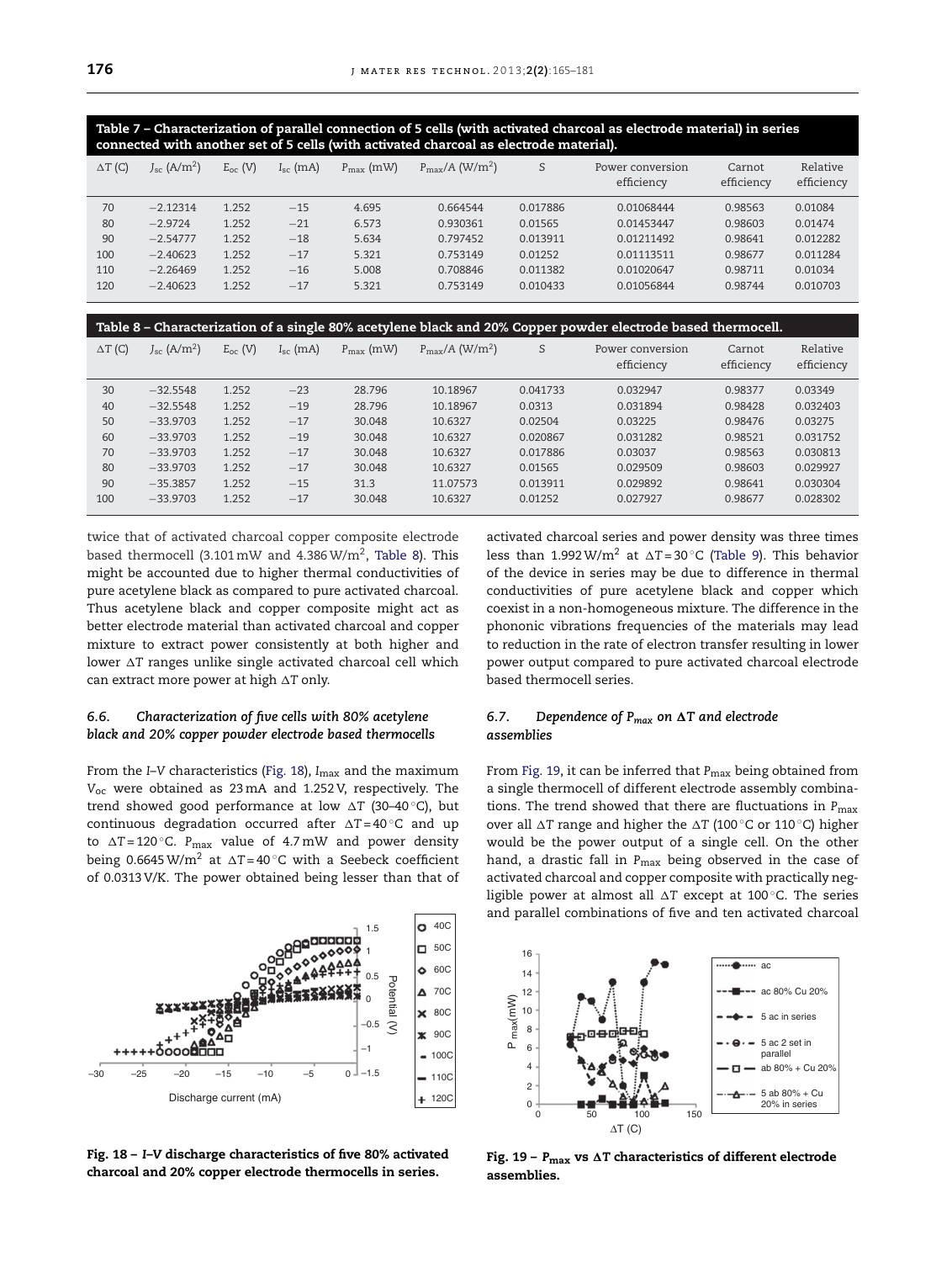| Table 9 - Characterization of 5 cells with 80% acetylene black and 20% Copper powder electrode based thermocells. |                                  |              |                   |                       |                                        |          |                                |                      |                        |  |  |
|-------------------------------------------------------------------------------------------------------------------|----------------------------------|--------------|-------------------|-----------------------|----------------------------------------|----------|--------------------------------|----------------------|------------------------|--|--|
| $\Delta T$ (C)                                                                                                    | $J_{\rm sc}$ (A/m <sup>2</sup> ) | $E_{oc}$ (V) | $I_{\rm sc}$ (mA) | $P_{\text{max}}$ (mW) | $P_{\text{max}}/A$ (W/m <sup>2</sup> ) | S        | Power conversion<br>efficiency | Carnot<br>efficiency | Relative<br>efficiency |  |  |
| 30                                                                                                                | $-2.12314$                       | 1.252        | $-0.015$          | 4.7                   | 0.66454                                | 0.0313   | 0.00416                        | 0.98428              | 0.004227               |  |  |
| 40                                                                                                                | $-1.84006$                       | 1.252        | $-0.013$          | 4.07                  | 0.57594                                | 0.02504  | 0.003494                       | 0.98476              | 0.003548               |  |  |
| 50                                                                                                                | $-1.84006$                       | 1.072        | $-0.013$          | 3.48                  | 0.49314                                | 0.017867 | 0.002902                       | 0.98521              | 0.002945               |  |  |
| 60                                                                                                                | $-1.55697$                       | 0.809        | $-0.011$          | 2.22                  | 0.3149                                 | 0.011557 | 0.001799                       | 0.98563              | 0.001825               |  |  |
| 70                                                                                                                | $-1.69851$                       | 0.289        | $-0.012$          | 0.87                  | 0.12272                                | 0.003613 | 0.000681                       | 0.98603              | 0.000691               |  |  |
| 80                                                                                                                | $-1.9816$                        | 0.115        | $-0.014$          | 0.4                   | 0.05697                                | 0.001278 | 0.000308                       | 0.98641              | 0.000312               |  |  |
| 90                                                                                                                | $-1.69851$                       | 0.117        | $-0.012$          | 0.35                  | 0.04968                                | 0.00117  | 0.000261                       | 0.98677              | 0.000264               |  |  |
| 100                                                                                                               | $-1.55697$                       | 0.323        | $-0.011$          | 0.89                  | 0.12573                                | 0.002936 | 0.000643                       | 0.98711              | 0.000652               |  |  |

thermocells generated power approximately 33% of that produced from a single activated charcoal thermocell at higher  $\Delta\text{T}$ . The  $\text{P}_{\text{max}}$  from acetylene black and copper powder composite observed to be a constant value at different  $\Delta {\rm T}$  ranges, but still lesser than *P<sub>max</sub>* from pure activated charcoal cell. Alternatively, combination of acetylene black and copper cells five in series can capture very low AT to produce substantial amount of power but the device do not perform well at higher -*T*.

#### 6.8. Dependence of maximum power density on  $\Delta T$ *and electrode assemblies*

The trend in Fig. 20 being similar to *P<sub>max</sub>* in Fig. 19 except for the difference in scale of the parameters plotted.

#### 6.9. Dependence of efficiency on  $\Delta {\rm T}$  and electrode *assemblies*

According to Fig. 21, at low  $\Delta {\rm T}$ , efficiency of activated charcoal cells in series observed to be high and drastically falls with increment in  $\Delta T$ . On the other hand, activated charcoal electrode based thermocell had higher efficiencies at higher AT. The trend in acetylene black thermocells showed that higher efficiencies were obtained at lower  $\Delta T$  and slowly reduced as  $\Delta T$  increased. All other assemblies showed identical trend as a single activated charcoal thermocell. It must be noted that though actual efficiencies were lesser than 1%, the efficiency accounts for approximately 20–30% of Carnot efficiency.



Fig. 20 – Maximum power density vs **AT** characteristics of different electrode assemblies.



Fig. 21 – Efficiency vs  $\Delta T$  characteristics of different electrode assemblies.

#### *6.10. Dependence of Jsc on* -*T and electrode assemblies*

From Fig. 22, it could be seen that high and uniform power density were observed in case of single acetylene black-copper composite electrode based thermocell. The trend can be reasoned by the availability of free electrons in  $sp<sup>2</sup>$  hybridized orbitals of acetylene black and d electrons in copper. These electrons contribute to high electron transfer rate and current density. Conversely, combination of such cells in series had very low current density. Activated charcoal single cells showed sudden increase in  $J_{\rm sc}$  at  $\Delta T$  ranging from 100  $^{\circ} \mathrm{C}$  to 110 °C.

From all the above described studies, it could be concluded that the best performance characteristic at high -*T* had been shown by acetylene black single cell while acetylene black and copper composite electrode based single cell generated better and uniform performance characteristic at lower -*T*. The series and parallel connected cells although showed



Fig. 22 − J<sub>sc</sub> vs ∆T characteristics of different electrode assemblies.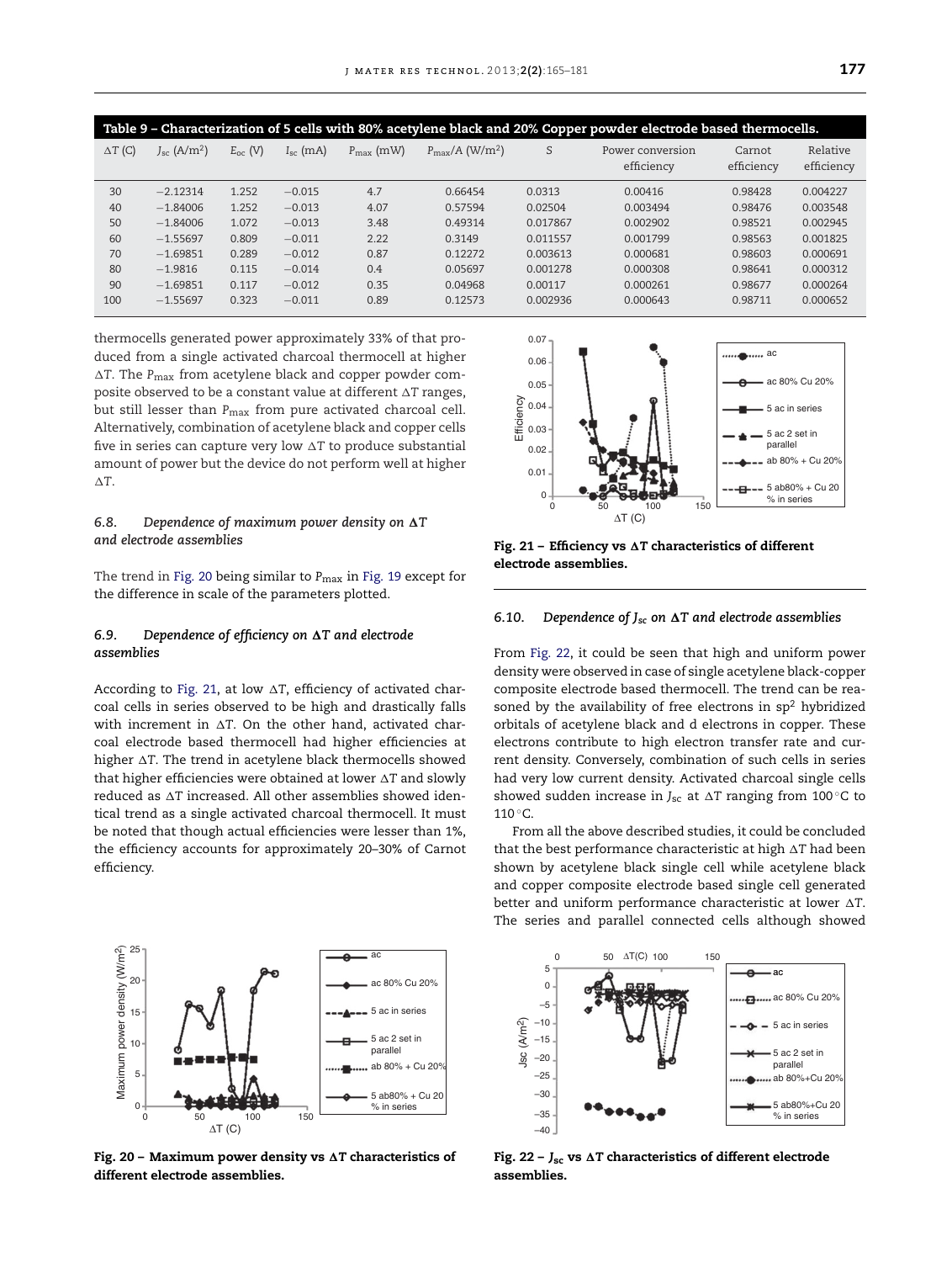consistent results, it was not significant due to high internal resistance developed in the device.

Thus from the experimental results it can be inferred that activated charcoal generated higher power output at high -*T*s and acetylene black produced high power output at low  $\Delta T_{\rm s}$ . When the cells were connected in series and parallel, huge power dissipation happened due to the copper connecting wires. Consequently, it was concluded that instead of connecting cells in parallel or series, utilizing highly conducting materials like multi wall carbon nanotube coatings on a flat flexible plate with large surface area would mitigate both low power output and high internal resistance effects.

# 7. Characterization of flat cell with CNT as electrode material

A flat and flexible cell was prepared using Aluminum sheet of 0.3 mm thickness,  $4 \text{ cm} \times 4 \text{ cm}$  area as hot anode side, plastic transparency sheet of 0.3 mm thickness and  $4 \text{ cm} \times 4 \text{ cm}$  area as cold cathode side. A paste made of CNT and acetone was spread evenly using a spatula on each of these sheets up to a thickness of 0.5 cm.  $K_3Fe(CN)_6/K_4Fe(CN)_6$  aqueous solution trapped in agar–agar gel was then applied over the dried surface of one of the electrodes and this whole assembly was sealed using M-seal on all four sides.

From Fig. 23 it can be inferred that the *I*–*V* characteristics showed a very uniform and well defined trend. *V*oc was maximum at  $\Delta T = 40$   $^{\circ}$ C and  $\Delta T = 50$   $^{\circ}$ C with a value of 1.252 V while maximum *I*sc was at 0.04 A, *P*max = 0.0109 W, while maximum power density equals to 6.84 W/m<sup>2</sup> , maximum *J*sc as 21.875 A/m<sup>2</sup> and the Seebeck coefficient of 0.02504 V/K at -*T* = 40–50 ◦C (Table 10).

# *7.1. Characterization of MWCNT based flat cell (1 M potassium ferri/ferrocyanide)*

The current dimension investigated being  $22 \text{ cm} \times 24 \text{ cm}$ . Fig. 24, implied that the V<sub>oc</sub> of MWCNT based flat cell being consistently at 1.252 V on all  $\Delta {\rm T}$ . The trend in *I–*V characteristics was uniform without any fluctuation. *I*sc varies from 20 to 40 mA within the range of  $\Delta\text{T}$  considered.



–50 –40 –30 –20 –10 0

Discharge current (mA)

 $\triangleleft$  30C

 $\blacksquare$  40C  $\triangle$  50C  $-60C$  $\sim 70C$  $\Box$  80C  $\land$  90C  $-100C$  $*$  110C  $+120C$ 

 $1.5$ 

0.5 1

 $\overline{0}$ 

–0.5

Potential, V

–1

 $\frac{1}{0}$ –1.5

From Fig. 25, irrespective of -*T*, *V*oc appeared to be a straight line (constant). The maximum voltage fluctuated between  $1.252 \text{ V}$  and  $1 \text{ V}$  for  $\Delta T$  from  $30 \degree \text{C}$  to  $130 \degree \text{C}$ . The fall of maximum voltage decreased to  $1\,\mathrm{V}$  at  $\Delta T = 100\,^{\circ}\mathrm{C}$  and  $increased$  again to 1.252 V at  $\Delta T = 110-130$   $^{\circ}$ C. The trend in power density and current density is identical with respect to  $\Delta T$ . Both *J<sub>sc</sub>* and power density were in the range of 0.4 A/m<sup>2</sup> (W/m<sup>2</sup>) to 0.2 A/m<sup>2</sup> (W/m<sup>2</sup>) with a drop noticed at  $\Delta T = 100$   $^{\circ}$ C and subsequent increase to initial value. The values *I<sub>sc</sub>* and  $I_{\rm max}$  overlapped and lie between 20 mA and 40 mA at all  $\Delta {\rm T}.$ From Fig. 26a and Table 11, it can be inferred that 20–65% Carnot efficiency being achieved by the device at AT ranging from  $30^{\circ}$ C to  $100^{\circ}$ C. At  $\Delta T = 120^{\circ}$ C and  $130^{\circ}$ C, the device power conversion and relative efficiency became equal to that of Carnot efficiency. The device power conversion and relative efficiencies were 2% higher than Carnot efficiency at  $\Delta T = 120$  °C and 2% lower than Carnot efficiency at  $\Delta T = 130$  °C. At  $\Delta T = 110$  °C, the power conversion efficiency and relative efficiencies of the thermocell were approximately 18% higher than the Carnot efficiency. This high efficiency could be attributed to the plausible change in the thermionic processes at higher temperatures and high thermal conductivity of MWCNTs. The error analysis on power conversion efficiency of MWCNT based flat thermocell by conducting the characterization studies after 120 and 180 days of the fabrication from Fig. 26b. It was seen that the reproducibility of the data lies well within the experimental error limit and the performance of the device remained unaffected after 180 days from the day of its fabrication.

Thus from the above results, it can be concluded that MWCNT based flat cells performs efficiently than any other devices investigated in the current work. Although the maximum power density achieved by the device being  $\sim$ 0.6 W/m $^2$ , the consistent performance of the device at all temperature gradient need to be highlighted.

# 8. Cost analysis of the device

As the cost of MWCNTs have gone down a lot, in the current market MWCNTs of 10–20 nm size and >95% purity obtained from Chinese academy of Sciences was sufficient to produce



electrode material.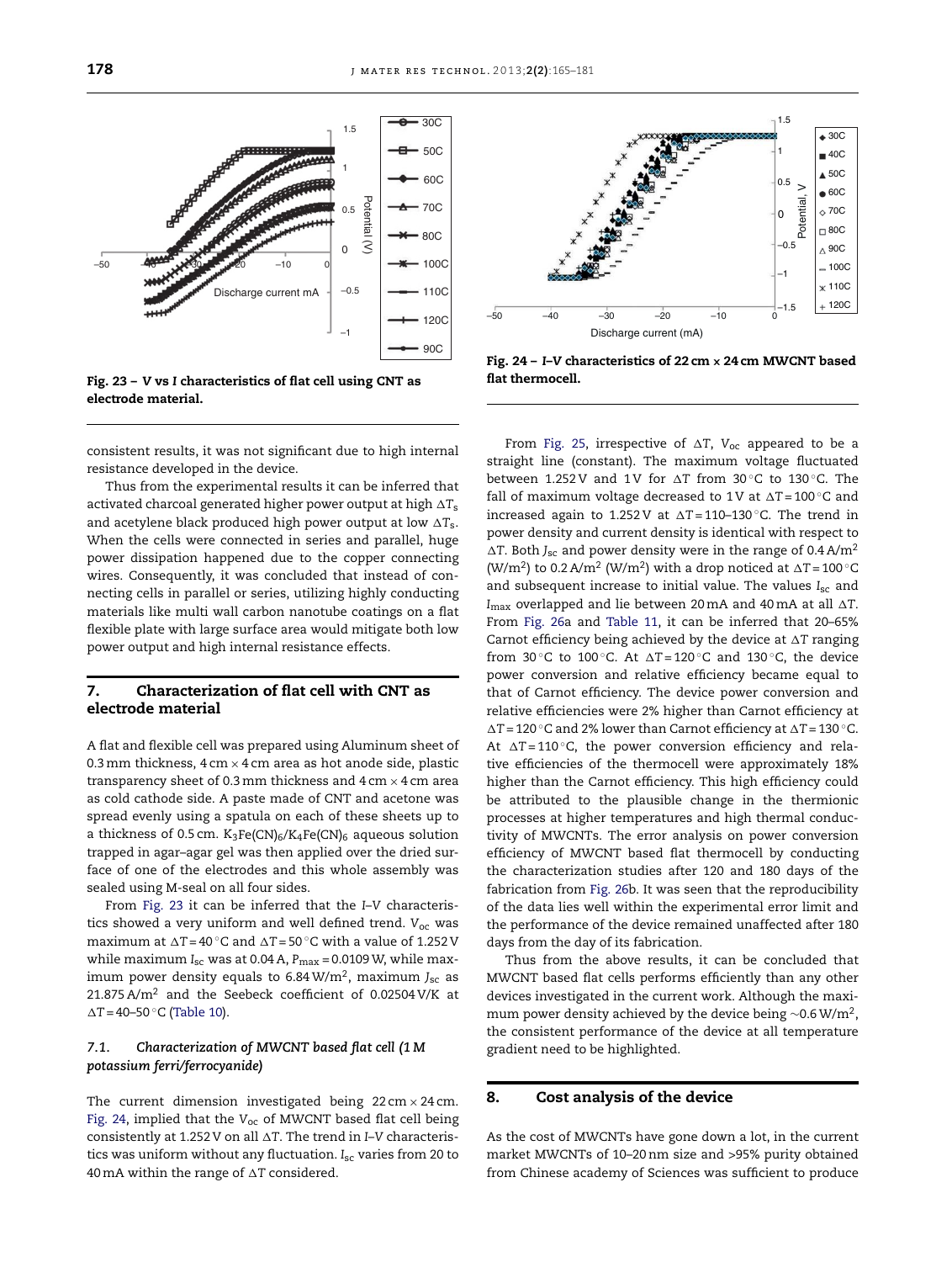| Table 10 – Characterization of flat cell with CNT as electrode material. |                                  |              |               |                       |                                     |          |                                |                      |                        |  |  |
|--------------------------------------------------------------------------|----------------------------------|--------------|---------------|-----------------------|-------------------------------------|----------|--------------------------------|----------------------|------------------------|--|--|
| $\Delta T$ (C)                                                           | $J_{\rm sc}$ (A/m <sup>2</sup> ) | $E_{oc}$ (V) | $I_{sc}$ (mA) | $P_{\text{max}}$ (mW) | $P_{\rm max}/A$ (W/m <sup>2</sup> ) | S        | Power conversion<br>efficiency | Carnot<br>efficiency | Relative<br>efficiency |  |  |
| 30                                                                       | $-16.875$                        | 0.862        | $-0.027$      | 5.819                 | 3.636563                            | 0.028733 | 0.118842                       | 0.98428              | 0.12074                |  |  |
| 40                                                                       | $-21.875$                        | 1.252        | $-0.035$      | 10.955                | 6.846875                            | 0.02504  | 0.134252                       | 0.98476              | 0.13633                |  |  |
| 50                                                                       | $-21.875$                        | 1.252        | $-0.035$      | 10.955                | 6.846875                            | 0.020867 | 0.111877                       | 0.98521              | 0.113557               |  |  |
| 60                                                                       | $-21.25$                         | 1.143        | $-0.034$      | 9.716                 | 6.072188                            | 0.016329 | 0.085045                       | 0.98563              | 0.086285               |  |  |
| 70                                                                       | $-17.5$                          | 0.804        | $-0.028$      | 5.628                 | 3.5175                              | 0.01005  | 0.043107                       | 0.98603              | 0.043717               |  |  |
| 80                                                                       | $-13.75$                         | 0.534        | $-0.022$      | 2.937                 | 1.835625                            | 0.005933 | 0.019996                       | 0.98641              | 0.020271               |  |  |
| 90                                                                       | $-13.75$                         | 0.543        | $-0.022$      | 2.987                 | 1.866563                            | 0.00543  | 0.0183                         | 0.98677              | 0.018545               |  |  |
| 100                                                                      | $-14.375$                        | 0.596        | $-0.023$      | 3.427                 | 2.141875                            | 0.005418 | 0.01909                        | 0.98711              | 0.019339               |  |  |



Fig. 25 – Variation of V<sub>oc</sub>, V<sub>max,</sub> P<sub>max,</sub> J<sub>sc</sub>, power density, I<sub>sc</sub> and I<sub>max</sub> of the 22 cm × 24 cm flat thermocell with <mark>AT</mark>.



Fig. 26 – Variation of power conversion efficiency and relative efficiency of the device, with Carnot efficiency and AT.

| Table 11 - Characterization of MWCNT based flat cell (1 M potassium ferri/ferrocyanide). |                                  |              |               |                       |                                        |          |                                |                      |                        |  |  |
|------------------------------------------------------------------------------------------|----------------------------------|--------------|---------------|-----------------------|----------------------------------------|----------|--------------------------------|----------------------|------------------------|--|--|
| $\Delta T$ (C)                                                                           | $J_{\rm sc}$ (A/m <sup>2</sup> ) | $E_{oc}$ (V) | $I_{sc}$ (mA) | $P_{\text{max}}$ (mW) | $P_{\text{max}}/A$ (W/m <sup>2</sup> ) | S        | Power conversion<br>efficiency | Carnot<br>efficiency | Relative<br>efficiency |  |  |
| 30                                                                                       | 0.3598485                        | 1.252        | 0.019         | 0.023123              | 0.4379356                              | 0.041733 | 0.248827045                    | 0.983766234          | 0.252933102            |  |  |
| 40                                                                                       | 0.340909091                      | 1.252        | 0.018         | 0.02106               | 0.398863636                            | 0.0313   | 0.302169422                    | 0.98427673           | 0.306996409            |  |  |
| 50                                                                                       | 0.340909091                      | 1.252        | 0.018         | 0.022104              | 0.418636364                            | 0.02504  | 0.39643595                     | 0.984756098          | 0.40257273             |  |  |
| 60                                                                                       | 0.340909091                      | 1.252        | 0.018         | 0.020592              | 0.39                                   | 0.020867 | 0.443181818                    | 0.985207101          | 0.4498362              |  |  |
| 70                                                                                       | 0.321969697                      | 1.252        | 0.017         | 0.01819               | 0.344507576                            | 0.017886 | 0.456733529                    | 0.985632184          | 0.463391452            |  |  |
| 80                                                                                       | 0.321969697                      | 1.252        | 0.017         | 0.018241              | 0.345473485                            | 0.01565  | 0.523444674                    | 0.98603352           | 0.530858904            |  |  |
| 90                                                                                       | 0.321969697                      | 1.252        | 0.017         | 0.019618              | 0.371553                               | 0.013911 | 0.633328977                    | 0.986413043          | 0.642052517            |  |  |
| 100                                                                                      | 0.2462121                        | 1.252        | 0.013         | 0.012818              | 0.2427652                              | 0.01252  | 0.459782576                    | 0.986772487          | 0.465945881            |  |  |
| 110                                                                                      | 0.4545455                        | 1.252        | 0.024         | 0.029736              | 0.5631818                              | 0.011382 | 1.173295417                    | 0.987113402          | 1.188612589            |  |  |
| 120                                                                                      | 0.3598485                        | 1.252        | 0.019         | 0.023085              | 0.4372159                              | 0.010433 | 0.9936725                      | 0.987437186          | 1.006314644            |  |  |
| 130                                                                                      | 0.3409091                        | 1.252        | 0.018         | 0.020448              | 0.3872727                              | 0.009631 | 0.95351233                     | 0.987745098          | 0.965342507            |  |  |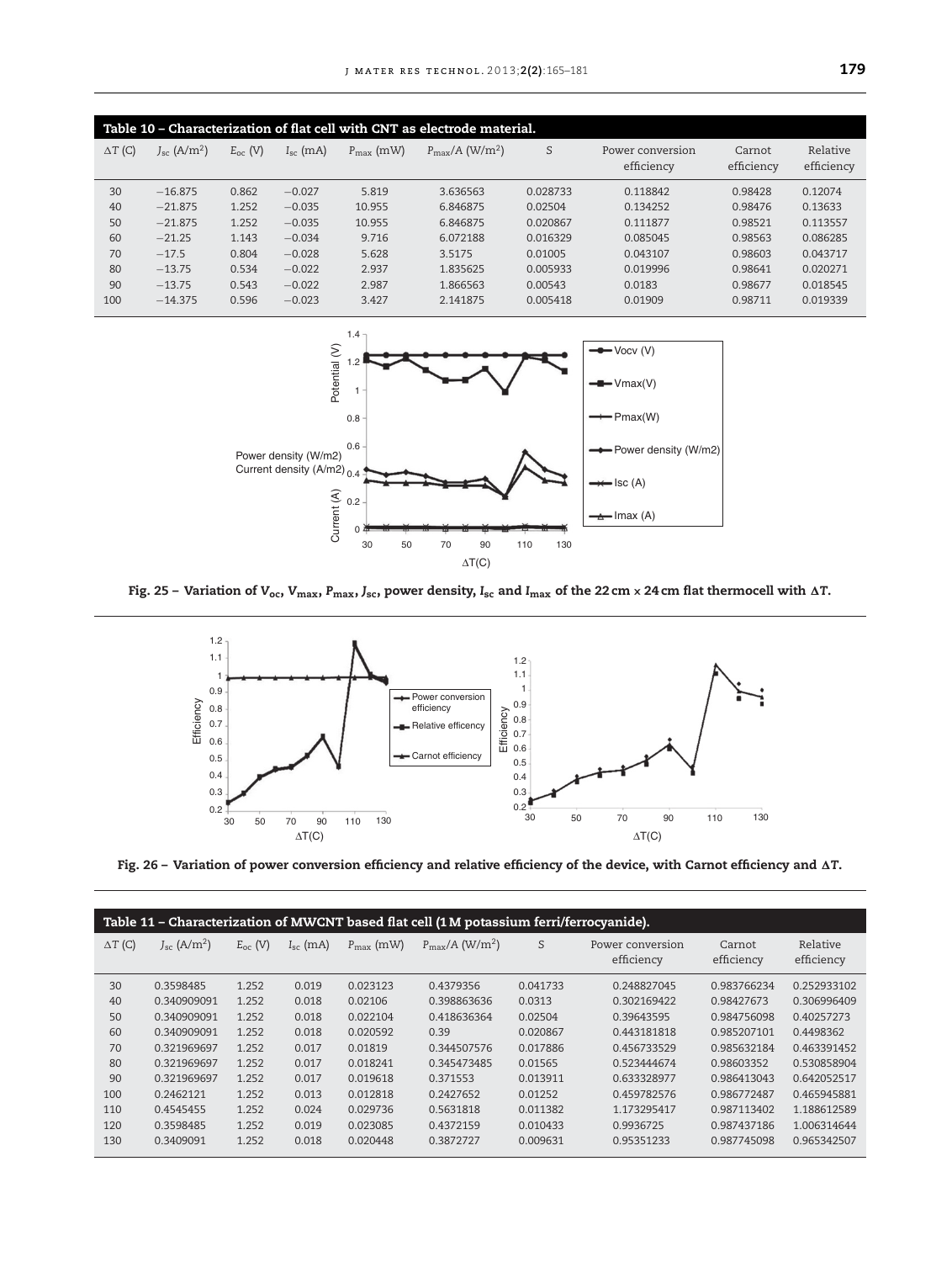$0.4 W/m<sup>2</sup>$  of power density in a flat cell. Moreover, the other materials employed in the fabrication of the thermocell constituted (i) potassium ferrocyanide and ferricyanide, (ii) agar–agar gel, which cost around Rs. 500/kg. Hence the fabrication cost of a single flat cell of MWCNT electrodes being Rs.10 and the power gained by this expenditure is around 0.4W/m<sup>2</sup> approximately 0.22\$ per 0.4W/m<sup>2</sup>. The cost further came down upon usage of electrode materials like activated charcoal, acetylene black and copper powder. Thus for thermocells made of activated charcoal, acetylene black and copper powder Rs.10 was the expense for a gain of 22W/m<sup>2</sup>, approximately 0.22\$ per 22W/m<sup>2</sup> which in turn being much more cost effective than any other thermocells demonstrated in the literature [25].

# 9. Perspectives and summary

The performance and efficiency of box configuration thermocells operating in activated charcoal, acetylene black and copper composite electrodes, agar–agar gel trapped potassium ferri/ferrocyanide electrolyte had been studied. The Seebeck coefficient of 7.35 mV/K was measured for the activated charcoal electrode at 1 M potassium ferricyanide at  $\Delta T = 6$  °C and seven times higher than the value of 1.4 mV/K reported by Hu et al. [25] employing MWCNTs and 0.4 M potassium ferricyanide at  $\Delta T$ =60  $^\circ$ C, proving the fact that the thermodynamics of the redox couple and electrode material governs the Seebeck coefficient. The *J*sc and power density (*P*max) generated by the activated charcoal electrodes in 0.1 mM, 1 M and 4 M potassium ferricyanide were 3.976 A/m $^2$ , 20.495 W/m $^2$  and 20.2845 A/m $^2$ , 21.437 W/m $^2$  and 9.03 A/m $^2$ , 21.98 W/m $^2$ , respectively, whereas that of the other electrode materials were discussed in other sections. The normalized current density at  $\Delta T = 60^{\circ}$ C for all the three concentrations of electrolyte mentioned above were *J*sc/-*T*, 0.066 A/m<sup>2</sup> K, 0.338 A/m<sup>2</sup> K and 0.151 A/m<sup>2</sup> K, respectively. The rationale behind this lower value of normalized current density might be due to the lower thermal conductivity of the activated charcoal electrodes. The normalized area power density,  $P_{\rm max}/\Delta T^2$  of  $5.7 \times 10^{-3}$  W/m<sup>2</sup> K<sup>2</sup>,  $5.96 \times 10^{-3}$  W/m<sup>2</sup> K<sup>2</sup> and  $6.11 \times 10^{-3}$  W/m<sup>2</sup> K<sup>2</sup> for 0.1 mM, 1M and 4M electrolyte respectively were measured. It was reported in the literature that the Pt electrodes generated a *J<sub>sc</sub>* of 48.4 A/m<sup>2</sup> and a P<sub>max</sub> of 1.02 W/m<sup>2</sup>, corresponding to a J<sub>sc</sub>/ $\Delta\text{T}$  of 0.81 A/(m<sup>2</sup> K) and a  $P_{\rm max}/\Delta T^2$  of 2.8  $\times$   $10^{-4}$  W/(m<sup>2</sup> K<sup>2</sup>). The graphite sheet electrodes generated a J<sub>sc</sub> of 36.6 A/m<sup>2</sup> and a P<sub>max</sub> of 0.76 W/m<sup>2</sup>, corresponding to a J<sub>sc</sub>/ $\Delta T$  of 0.61 A/(m<sup>2</sup> K) and a P $_{\rm max}/\Delta T^{2}$  of  $2.1 \times 10^{-4}$  W/(m<sup>2</sup> K<sup>2</sup>). Hence the current methodology would positively pave way for cost effective tapping of sensible heat and converting it in to useful power.

With different electrode materials, it was concluded that activated charcoal electrode thermocell had produced the highest maximum power of 15.145 mW and power density of 21.44 mW/m<sup>2</sup> at  $\Delta T = 100$  °C. Thus making material best suited for use in industrial applications where waste heat in the range of  $\Delta T$ =100  $^\circ$ C being available. Acetylene black had produced a maximum power of 4.7 mW with maximum power density of 0.6645 mw/m $^2$  and current density as 35.38 A/m $^2$ . By achievement of 18% higher efficiency than Carnot efficiency

at  $\Delta T = 110$  °C for MWCNT based thermocells, real time applications of waste heat harnessing from thermal power plants, solar power plants, processing industries, etc. becomes plausible and best suited to extract the power from low temperature gradients across roofs, panels, bioreactors, etc.

The foregoing analysis aimed at development of thermocells which can harvest the waste heat or low grade sensible heat into useful power. In the current investigation cost of the thermocells had been tremendously brought down by cost effective materials like activated charcoal, boxes made of low quality steel and electrolyte trapped in agar–agar gel. By using optimal concentration of electrolyte as 1 M and using appropriate electrode material, the power obtained had been improved by 14.92 times as seen in recent literature. To demonstrate thermocells in harnessing solar heat as well as low grade heat dissipated by storage devices and super computers and converted into power, experiments were performed employing flat cells. The future work in this regard aims at (i) demonstrating the device on flexible substrates in a real time data monitoring environment like exhaust pipes, chimneys, hot water pipes, etc. (ii) Studying the effects of vibrations of the heat transfer pipe on the phononic vibrations in the thermocells, (iii) designing a complete product from scratch, (iv) Integrating power storage devices and charge regulators into thermocells to harness waste thermal energy from solar panels, waste heat from Concentrated solar power plants, thermal heat generated in electronic devices like mobiles, tablets, laptops, etc. Although the current flat and box configuration thermocells produced consistent and constant power output for the maximum of 45 days, operational lifetimes of years to decades would be more desirable. Since the available waste energy being free and unlimited from several sources, relatively high conversion efficiencies of the presently improved thermocells and its cost effectiveness becomes a preferred task in the future.

#### Conflicts of interest

The authors declare no conflicts of interest.

#### references

- [1] Vining CB. An inconvenient truth about thermoelectrics. Nat Mater 2009;8:83–5.
- [2] Mancini T, Heller P, Butler B, Osborn B, Schiel W, Goldberg V, et al. Dish-Stirling systems: an overview of development and status. J Sol Energy Eng 2003;125:135–51.
- [3] The Future of Geothermal, Energy. Impact of enhanced geothermal systems (EGS) on the United States in the 21st, century. Massachusetts Institute of Technology; 2006.
- [4] Agar JN. Advances in electrochemistry and electrochemical engineering. New York: Wiley & Sons; 1961.
- [5] Haase R. Thermodynamics of irreversible processes. Boston: Addison-Wesley; 1962.
- [6] Ratkje SK, Ikeshoji T, Syverud K. Heat and internal energy changes at electrodes and junctions in thermocells. J Electrochem Soc 1990;137:2088–95.
- [7] Agar JN. Thermogalvanic cells. In: Delahay P, Tobias CW, editors. Advances in electrochemistry and electrochemical engineering. 3rd ed. New York: Wiley & Sons; 1963.